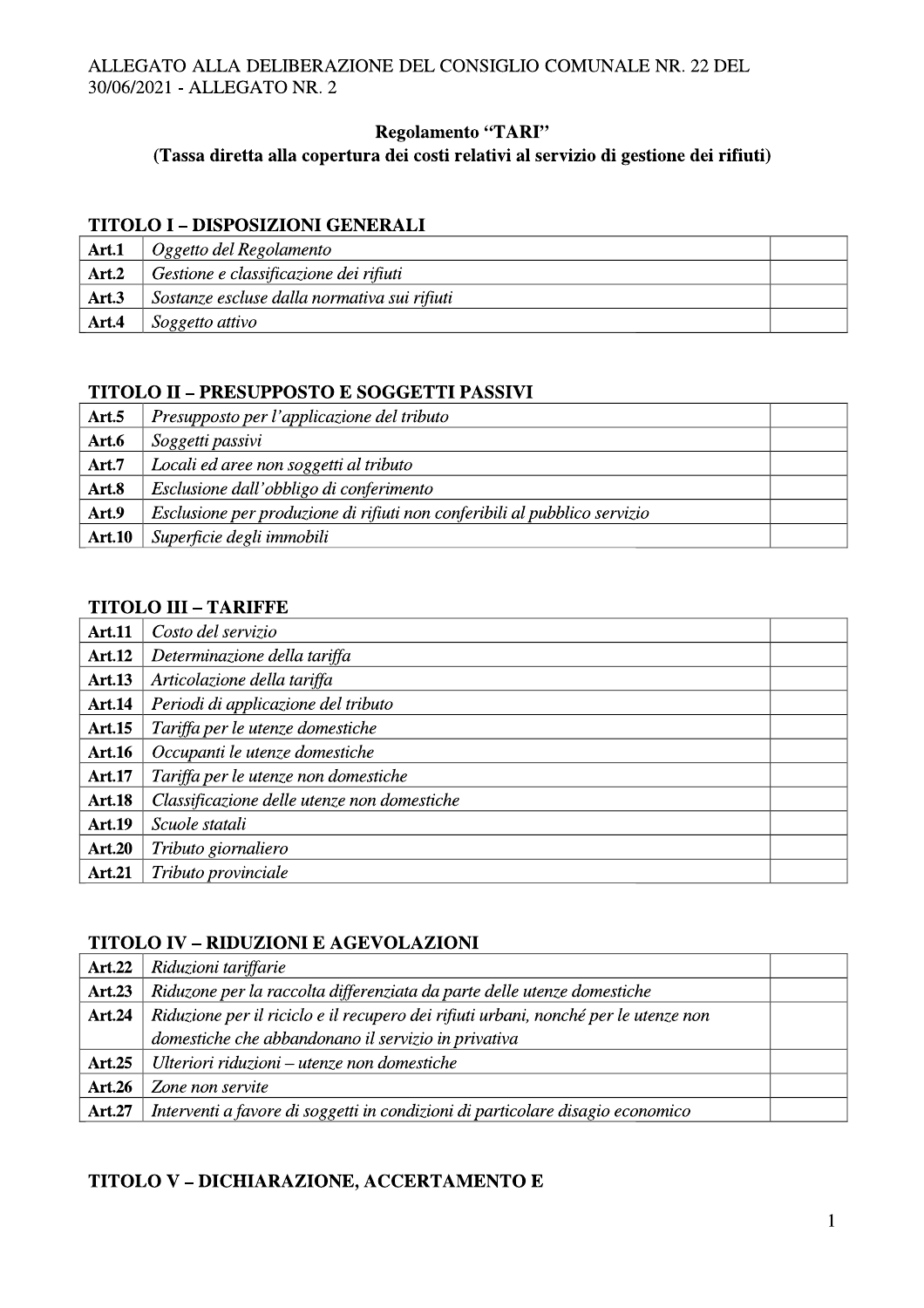# RISCOSSIONE, CONTENZIOSO

| <b>Art.28</b> | Obbligo di dichiarazione                      |  |
|---------------|-----------------------------------------------|--|
| <b>Art.29</b> | Contenuto e presentazione della dichiarazione |  |
| <b>Art.30</b> | Poteri del Comune                             |  |
| <b>Art.31</b> | Accertamento                                  |  |
| <b>Art.32</b> | Sanzioni                                      |  |
| <b>Art.33</b> | Riscossione                                   |  |
| Art.34        | <i>Interessi</i>                              |  |
| <b>Art.35</b> | Rimborsi                                      |  |
| <b>Art.36</b> | Contenzioso                                   |  |

# TITOLO VI - DISPOSIZIONI FINALI E TRANSITORIE

| <b>Art.37</b> | Entrata in vigore e abrogazioni  |  |
|---------------|----------------------------------|--|
|               | Art.38   Clausola di adeguamento |  |
| <b>Art.39</b> | $\Box$ Disposizioni transitorie  |  |

# Allegati

# all. A: Categorie di utenze non domestiche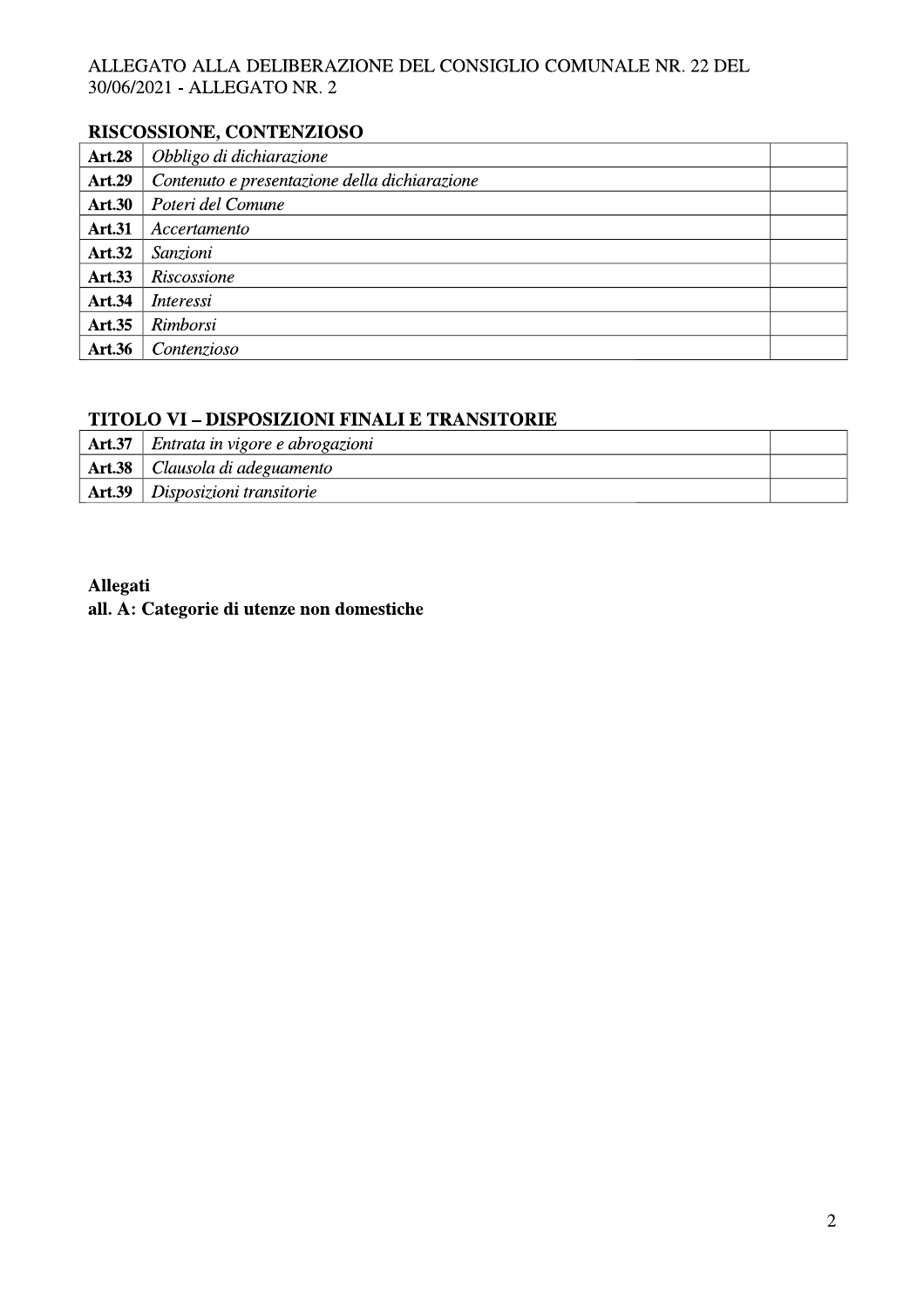# **TITOLO I - DISPOSIZIONI GENERALI**

# Art. 1. (OGGETTO DEL REGOLAMENTO)

1. Il presente Regolamento, adottato nell'ambito della potestà regolamentare prevista dall'art. 52 del Decreto Legislativo 15 dicembre 1997, n. 446, disciplina 'Imposta Unica Comunale (IUC) limitatamente alla componente relativa alla tassa sui rifiuti (TARI), destinata a finanziare i costi del servizio di raccolta e smaltimento dei rifiuti, come previsto dall'art.1 commi dal 641 al 705 della Legge n. 147 del 27.12.2013 (legge di stabilità 2014), in particolare stabilendo condizioni, modalità e obblighi strumentali per la sua applicazione, modificato dall'art. 1, comma 738, della Legge 27 dicembre 2019, n. 160 che ha disposto, a decorrere dall'anno 2020, l'abolizione dell'Imposta Unica Comunale ad eccezione delle disposizioni relative alla tassa rifiuti (TARI);

2. L'entrata qui disciplinata ha natura tributaria, non intendendosi con il presente regolamento attivare la tariffa con natura corrispettiva di cui ai commi 667 e 668 dell'art. 1 della citata Legge n. 147 del 27.12.2013 (legge di stabilità 2014) e smi.

3. La tariffa del tributo TARI si conforma alle disposizioni contenute nel Decreto del Presidente della Repubblica 27 aprile 1999, n. 158, fino a diversa disposizione di Arera ai sensi dell'art. 57/bis, comma 1, lett. a) del DL, N. 124/2019.

4. Per quanto non previsto dal presente regolamento si applicano le disposizioni di legge vigenti.

# Art. 2. (GESTIONE E CLASSIFICAZIONE DEI RIFIUTI)

1. La gestione dei rifiuti urbani comprende la raccolta, il trasporto, il recupero e lo smaltimento dei rifiuti urbani, domestici e non domestici e costituisce un servizio di pubblico interesse, svolto in regime di privativa sull'intero territorio comunale.

2. Il servizio è disciplinato dalle disposizioni del Decreto Legislativo 3 aprile 2006, n. 152, dal Regolamento comunale di igiene urbana e gestione dei rifiuti, nonchè dalle disposizioni previste nel presente regolamento.

3. Si definisce «rifiuto», ai sensi dell'art. 183, comma 1, lett. a), del Decreto Legislativo 3 aprile 2006, n.152, qualsiasi sostanza od oggetto di cui il detentore si disfi o abbia l'intenzione o abbia l'obbligo di disfarsi.

4. Sono rifiuti urbani ai sensi dell'art. 184, comma 2, del Decreto Legislativo 3 aprile 2006, n. 152, quelli definiti all'art. 183, comma 1), lett. b-ter), del Decreto Legislativo 3 aprile 2006, n. 152, ovvero:

a) i rifiuti domestici indifferenziati e da raccolta differenziata, ivi compresi: carta e cartone, vetro, metalli, plastica, rifiuti organici, legno, tessili, imballaggi, rifiuti di apparecchiature elettriche ed elettroniche, rifiuti di pile e accumulatori e rifiuti ingombranti, ivi compresi materassi e mobili;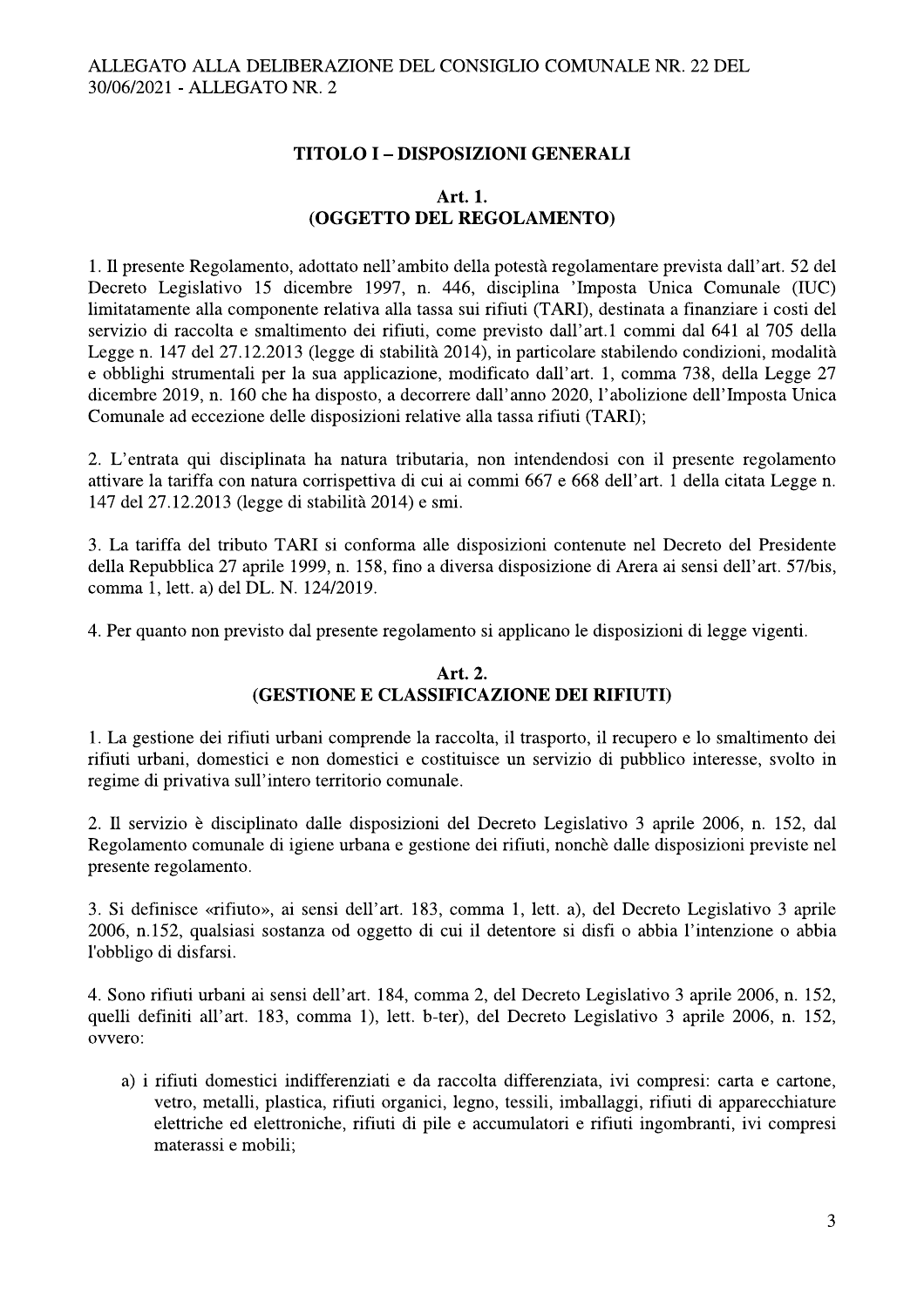- b) i rifiuti indifferenziati e da raccolta differenziata provenienti da altre fonti che sono simili per natura e composizione ai rifiuti domestici indicati nell'allegato L-quater prodotti dalle attività riportate nell'allegato L-quinquies al Decreto Legislativo 3 aprile 2006, n. 152;
- c) i rifiuti provenienti dallo spazzamento delle strade e dallo svuotamento dei cestini portarifiuti:
- d) i rifiuti di qualunque natura o provenienza, giacenti sulle strade ed aree pubbliche o sulle strade ed aree private comunque soggette ad uso pubblico o sulle spiagge marittime e lacuali e sulle rive dei corsi d'acqua;
- e) i rifiuti della manutenzione del verde pubblico, come foglie, sfalci d'erba e potature di alberi, nonché i rifiuti risultanti dalla pulizia dei mercati;
- f) i rifiuti provenienti da aree cimiteriali, esumazioni ed estumulazioni, nonché gli altri rifiuti provenienti da attivita' cimiteriale diversi da quelli di cui ai punti 3, 4 e 5 dell'art. 183, comma 1, lett. b-ter), del Decreto Legislativo 3 aprile 2006, n. 152.

5. In conformità ai principi stabiliti dalla Direttiva (UE) 2018/851 del Parlamento Europeo e del Consiglio del 30 maggio 2018, rientrano tra i rifiuti urbani tutti i rifiuti, da qualunque fonte prodotti, che siano per natura e composizione simili ai rifiuti domestici, senza rilevanza dell'attività da cui vengono prodotti, indipendentemente dall'inclusione dell'attività all'interno dell'Allegato L-quinquies, al Decreto Legislativo 3 aprile 2006, n. 152.

## Art. 3. (SOSTANZE ESCLUSE DALLA NORMATIVA SUI RIFIUTI)

1. Sono escluse dal campo di applicazione della normativa sui rifiuti le seguenti sostanze, individuate dall'art. 185, del Decreto Legislativo 3 aprile 2006, n. 152:

- le emissioni costituite da effluenti gassosi emessi nell'atmosfera e il biossido di a) carbonio catturato e trasportato ai fini dello stoccaggio geologico e stoccato in formazioni geologiche prive di scambio di fluidi con altre formazioni a norma del decreto legislativo di recepimento della direttiva 2009/31/CE in materia di stoccaggio geologico di biossido di carbonio;
- il terreno (in situ), inclusi il suolo contaminato non scavato e gli edifici collegati  $b)$ permanentemente al terreno, fermo restando quanto previsto dagli artt. 239 e ss., del Decreto Legislativo 3 aprile 2006, n. 152, relativamente alla bonifica di siti contaminati;
- il suolo non contaminato e altro materiale allo stato naturale escavato nel corso di  $\mathbf{c}$ ) attività di costruzione, ove sia certo che esso verrà riutilizzato a fini di costruzione allo stato naturale e nello stesso sito in cui è stato escavato;
- *i* rifiuti radioattivi;  $\mathbf{d}$
- i materiali esplosivi in disuso;  $e)$
- le materie fecali, se non contemplate dal comma 2, lettera b), dell'art. 185, del  $f$ Decreto Lesiglativo 3 aprile 2006, n. 152, la paglia e altro materiale agricolo o forestale naturale non pericoloso quali, a titolo esemplificativo e non esaustivo, gli sfalci e le potature effettuati nell'ambito delle buone pratiche colturali, utilizzati in agricoltura, nella silvicoltura o per la produzione di energia da tale biomassa, anche al di fuori del luogo di produzione ovvero con cessione a terzi, mediante processi o metodi che non danneggiano l'ambiente nè mettono in pericolo la salute umana, nonchè, fino al 31 dicembre 2022, la posidonia spiaggiata, laddove reimmessa nel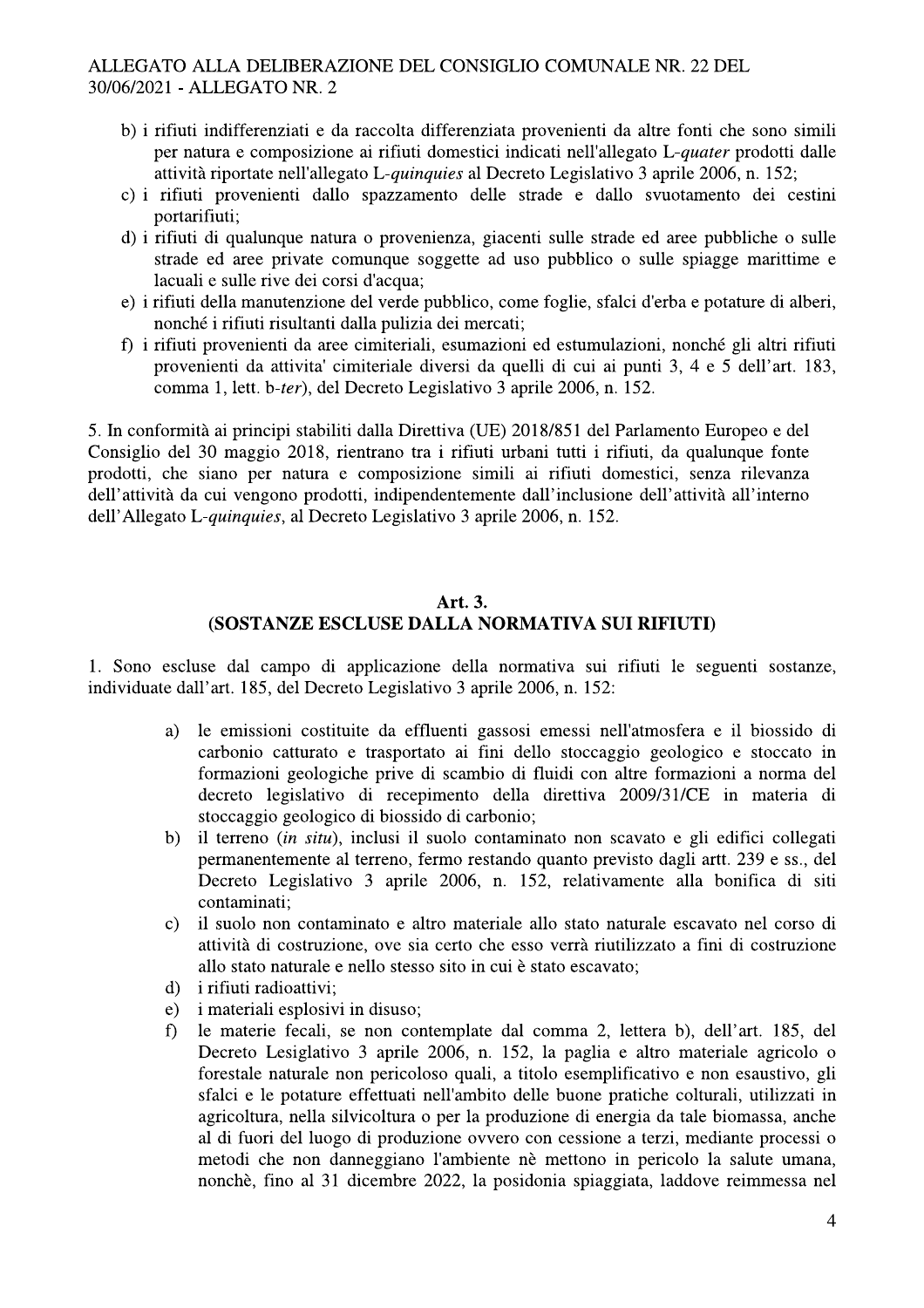medesimo ambiente marino o riutilizzata a fini agronomici o in sostituzione di materie prime all'interno di cicli produttivi, mediante processi o metodi che non danneggiano l'ambiente ne' mettono in pericolo la salute umana;

i sedimenti spostati all'interno di acque superficiali o nell'ambito delle pertinenze  $g)$ idrauliche ai fini della gestione delle acque e dei corsi d'acqua o della prevenzione di inondazioni o della riduzione degli effetti di inondazioni o siccità o ripristino dei suoli se è provato che i sedimenti non sono pericolosi ai sensi della decisione 2000/532/CE della Commissione del 3 maggio 2000, e successive modificazioni;

2. Sono altresì escluse dal campo di applicazione della normativa sui rifiuti, in quanto regolati da altre disposizioni normative comunitarie, ivi incluse le rispettive norme nazionali di recepimento:

- le acque di scarico; a)
- $b)$ i sottoprodotti di origine animale, compresi i prodotti trasformati, contemplati dal regolamento (CE) n. 1774/2002, eccetto quelli destinati all'incenerimento, allo smaltimento in discarica o all'utilizzo in un impianto di produzione di biogas o di compostaggio:
- le carcasse di animali morti per cause diverse dalla macellazione, compresi gli  $\mathbf{c}$ ) animali abbattuti per eradicare epizoozie, e smaltite in conformità del regolamento (CE) n. 1774/2002;
- i rifiuti risultanti dalla prospezione, dall'estrazione, dal trattamento, dall'ammasso di  $\mathbf{d}$ risorse minerali o dallo sfruttamento delle cave, di cui al Decreto Legislativo 30 maggio 2008, n. 117;
- e) sostanze destinate a essere utilizzate come materie prime per mangimi di cui all'articolo 3, paragrafo 2, lettera g), del regolamento (CE) n. 767/2009 del Parlamento europeo e del Consiglio e che non sono costituite né contengono sottoprodotti di origine animale.

#### Art. 4. (SOGGETTO ATTIVO)

1. Il tributo è applicato e riscosso dal comune nel cui territorio insiste, interamente o prevalentemente, la superficie degli immobili assoggettabili al tributo. Ai fini della prevalenza si considera l'intera superficie dell'immobile, anche se parte di essa sia esclusa o esente dal tributo.

In caso di variazioni delle circoscrizioni territoriali dei Comuni, anche se dipendenti dall'istituzione di nuovi comuni, si considera soggetto attivo il Comune nell'ambito del cui territorio risultano ubicati gli immobili al 1<sup>°</sup> gennaio dell'anno cui il tributo si riferisce, salvo diversa intesa tra gli Enti interessati e fermo rimanendo il divieto di doppia imposizione

# **TITOLO II - PRESUPPOSTO E SOGGETTI PASSIVI**

# Art. 5. (PRESUPPOSTO PER L'APPLICAZIONE DEL TRIBUTO)

1. Il presupposto della TARI è il possesso o la detenzione a qualsiasi titolo di locali o di aree scoperte, a qualsiasi uso adibiti, suscettibili di produrre rifiuti urbani, domestici e non domestici. Sono escluse dalla TARI le aree scoperte pertinenziali o accessorie a locali tassabili, non operative, e le aree comuni condominiali di cui all'articolo 1117 del codice civile che non siano detenute o occupate in via esclusiva.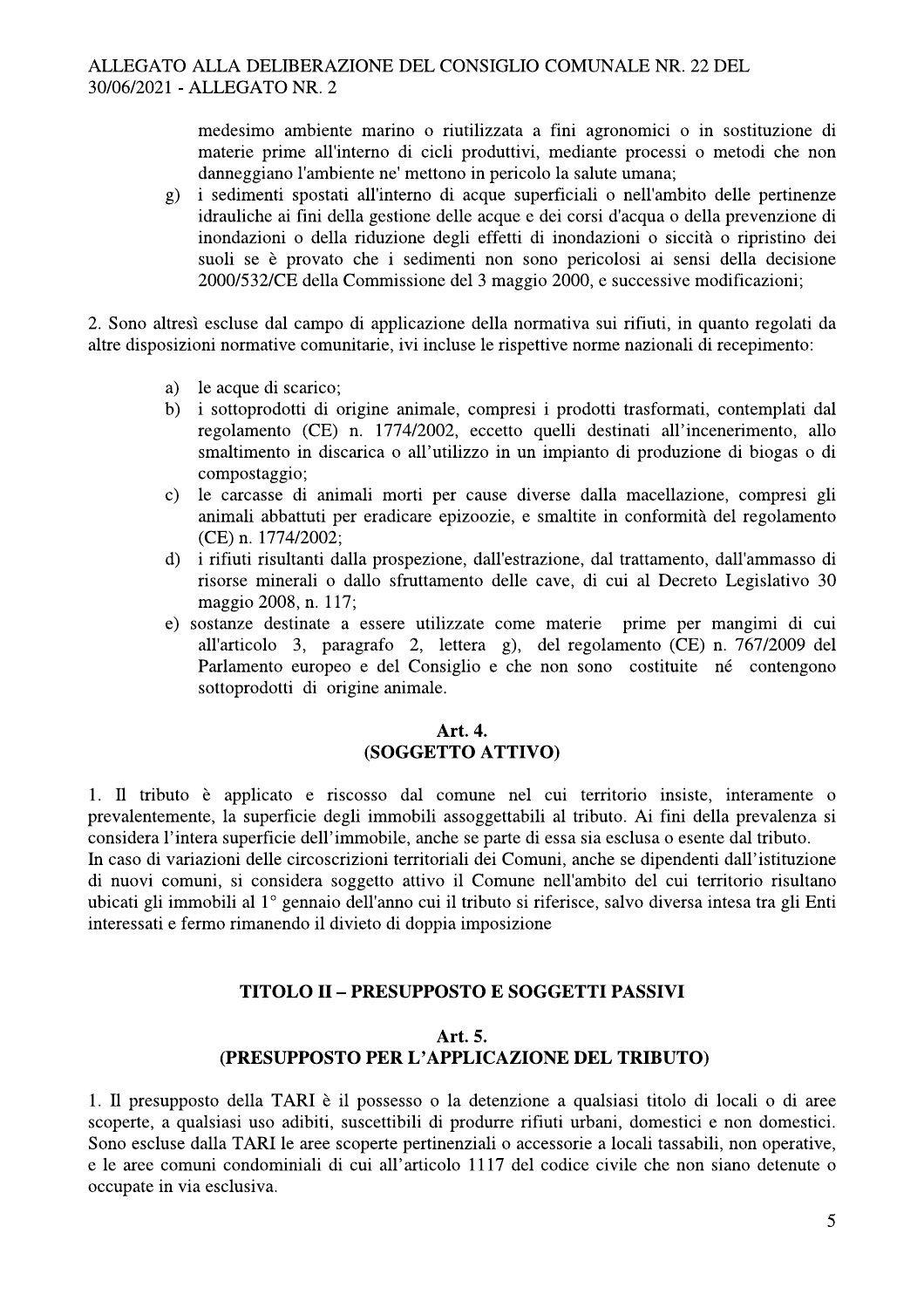- 2. Si intendono per:
	- locali, le strutture stabilmente infisse al suolo chiuse su tre lati verso l'esterno, anche a) se non conformi alle disposizioni urbanistico-edilizie;
	- aree scoperte, sia le superfici prive di edifici o di strutture edilizie, sia gli spazi  $b)$ circoscritti che non costituiscono locale, come tettoie, balconi, terrazze, campeggi, dancing e cinema all'aperto, parcheggi;
	- c) utenze domestiche, le superfici adibite a civile abitazione e loro pertinenze;
	- d) utenze non domestiche, le restanti superfici, tra cui le comunità, le attività commerciali, artigianali, industriali, professionali e le attività produttive in genere.
- 3. Sono escluse dal tributo:
	- le aree scoperte pertinenziali o accessorie a civili abitazioni, quali i balconi e le a) terrazze scoperte, i posti auto scoperti, i cortili, i giardini e i parchi;
	- $b)$ le aree comuni condominiali di cui all'art. 1117 c.c. che non siano detenute o occupate in via esclusiva, come androni, scale, ascensori, stenditoi o altri luoghi di passaggio o di utilizzo comune tra i condomini.
- 4. La presenza di arredo oppure l'attivazione anche di uno solo dei pubblici servizi di erogazione idrica, elettrica, calore, gas, telefonica o informatica costituisce presunzione semplice dell'occupazione o conduzione dell'immobile e della conseguente attitudine alla produzione di rifiuti. Per le utenze non domestiche la medesima presunzione è integrata altresì dal rilascio da parte degli enti competenti, anche in forma tacita, di atti assentivi o autorizzativi per l'esercizio di attività nell'immobile o da dichiarazione rilasciata dal titolare a pubbliche autorità.
- 5. Sono soggette alla categoria 3 (Autorimesse e magazzini senza alcuna vendita diretta) di cui all'Allegato A, le utenze non domestiche non attive e prive di atti autorizzativi, i cui locali non sono vuoti.
- 6. Le unità immobiliari adibide a civile abitazione che risultano essere arredate, ma prive di servizi elettrici, idrici, gas oppure sono prive di arredo, ma con allacciamento ai servizi di erogazione di luce, acqua, gas, hanno diritto all'esenzione dell'applicazione della parte variabile della tariffa ed alla sola applicazione della parte fissa della tariffa rapportata ad una unità (1 componente), moltiplicata per la superficie dell'immobile. I soggetti passivi che si trovano ad essere detentori/possessori degli immobili di cui al precedente comma, devono a norma di legge presentare dichiarazione, allegando documentazione idonea per la giusta applicazione della tassa. Nel caso in cui lo stato dichiarato dovesse subire delle variazioni, il contribuente deve presentare dichiarazione di variazione nei termini di cui all'art. 29. Qualora si dovessero rilevare delle difformità da quanto dichiarato, si provvederà a recuperare il tributo indebitamente non applicato comprensivo di sanzioni ed interessi.
- 7 La mancata utilizzazione del servizio di gestione dei rifiuti urbani, domestici e non domestici, o l'interruzione temporanea dello stesso non comporta esonero o riduzione del tributo.
- 8. Le cantine, le autorimesse o gli altri luoghi simili di deposito, che non sono pertinenze di utenze domestiche, si considerano utenze non domestiche assoggetate alla categoria 3 "Autorimesse e magazzini senza alcuna vendita diretta".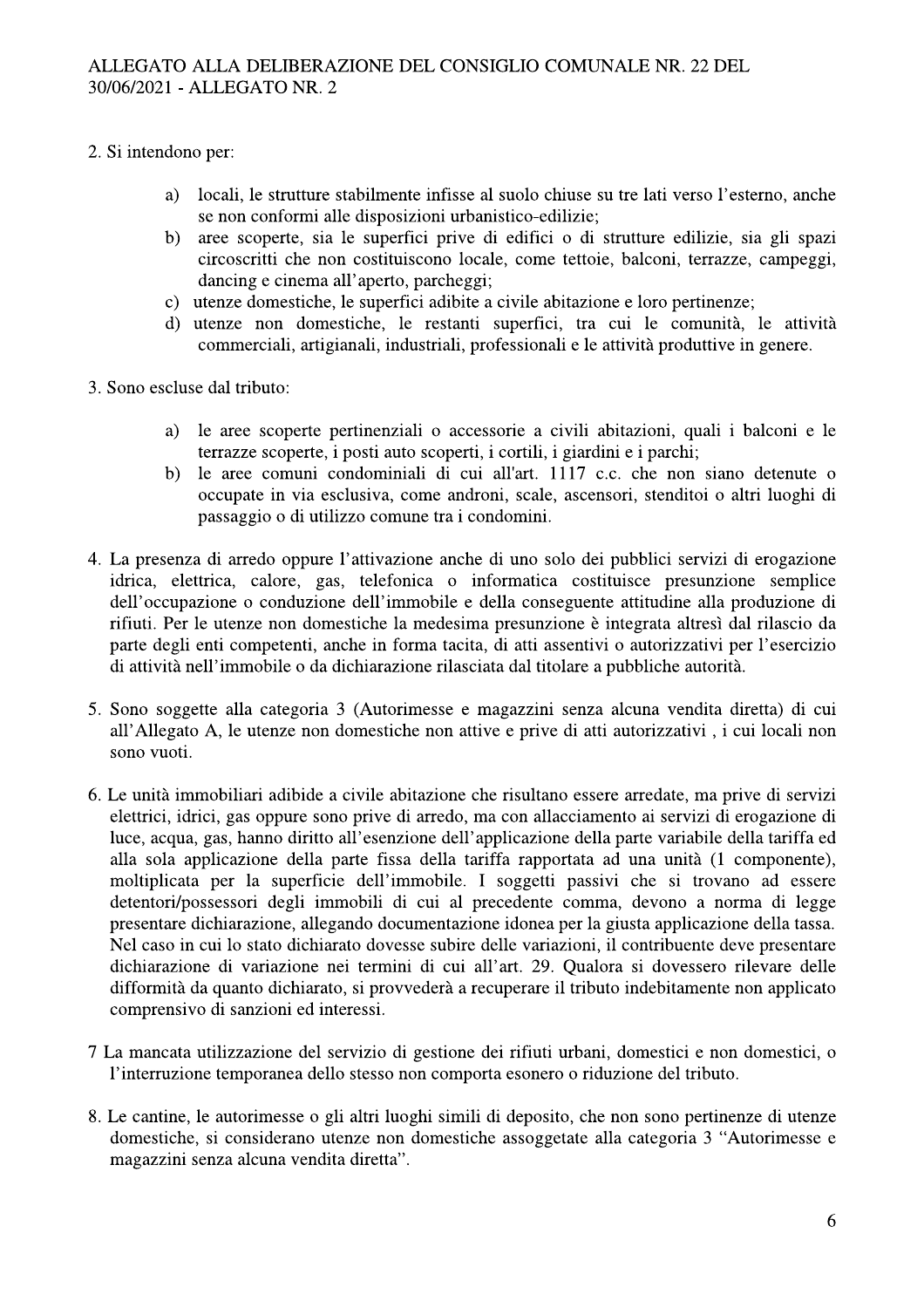9. Le cantine, i garages, le legnaie e locali simili che sono pertinenze di utenze domestiche escluse da tassazione sono assoggettate alla categoria 3 "Autorimesse e magazzini senza alcuna vendita diretta".

# Art.  $6$ (SOGGETTI PASSIVI)

1. La TARI è dovuta da chiunque possieda o detenga a qualsiasi titolo locali o aree scoperte, a qualsiasi uso adibiti, suscettibili di produrre rifiuti urbani. In caso di pluralità di possessori o di detentori, essi sono tenuti in solido all'adempimento dell'unica obbligazione tributaria.

2. Per le parti comuni condominiali di cui all'art. 1117 c.c. utilizzate in via esclusiva il tributo è dovuto dagli occupanti o conduttori delle medesime.

3. In caso di utilizzo di durata non superiore a sei mesi nel corso del medesimo anno solare, il tributo è dovuto soltanto dal possessore dei locali o delle aree a titolo di proprietà, usufrutto, uso abitazione, superficie.

4. Nel caso di locali in multiproprietà e di centri commerciali integrati il soggetto che gestisce i servizi comuni è responsabile del versamento del tributo dovuto per i locali ed aree scoperte di uso comune e per i locali ed aree scoperte in uso esclusivo ai singoli occupanti o detentori, fermi restando nei confronti di questi ultimi, gli altri obblighi o diritti derivanti dal rapporto tributario riguardante i locali e le aree in uso esclusivo.

# **Art. 7** (LOCALI ED AREE NON SOGGETTI AL TRIBUTO)

1. Non sono soggetti al tributo i locali e le aree che non possono produrre rifiuti o che non comportano, secondo la comune esperienza, la produzione di rifiuti in misura apprezzabile per la loro natura o per il particolare uso cui sono stabilmente destinati, come a titolo esemplificativo:

- le unità immobiliari adibite a civile abitazione prive di mobili, suppellettili e sprovviste di a) contratti attivi di fornitura dei servizi pubblici a rete. Tale stato deve essere comprovato da idonea documentazione (fotografie locali e ultime fatture utenze). Nel caso in cui lo stato dichiarato dovesse subire delle modifiche, il contribuente deve presentare dichiarazione di variazione nei termini di cui all'art.29.
- le superfici destinate al solo esercizio di attività sportiva, ferma restando l'imponibilità  $b)$ delle superfici destinate a usi diversi, quali spogliatoi, servizi igienici, uffici, biglietterie, punti di ristoro, gradinate e simili;
- i locali stabilmente riservati a impianti tecnologici, quali vani ascensore, centrali  $\mathbf{c}$ ) termiche, cabine elettriche, celle frigorifere, locali di essicazione e stagionatura senza lavorazione, silos e simili;
- le unità immobiliari per le quali sono state rilasciate, anche in forma tacita, atti abilitativi  $\overline{d}$ per restauro, risanamento conservativo o ristrutturazione edilizia, limitatamente al periodo dalla data d'inizio dei lavori fino alla data di inizio dell'occupazione;
- le aree adibite in via esclusiva al transito o alla sosta gratuita dei veicoli;  $e)$
- per gli impianti di distribuzione dei carburanti: le aree scoperte non utilizzate né  $\mathbf{f}$ utilizzabili perché impraticabili o escluse dall'uso con recinzione visibile; le aree su cui insiste l'impianto di lavaggio degli automezzi; le aree visibilmente adibite in via esclusiva all'accesso e all'uscita dei veicoli dall'area di servizio e dal lavaggio.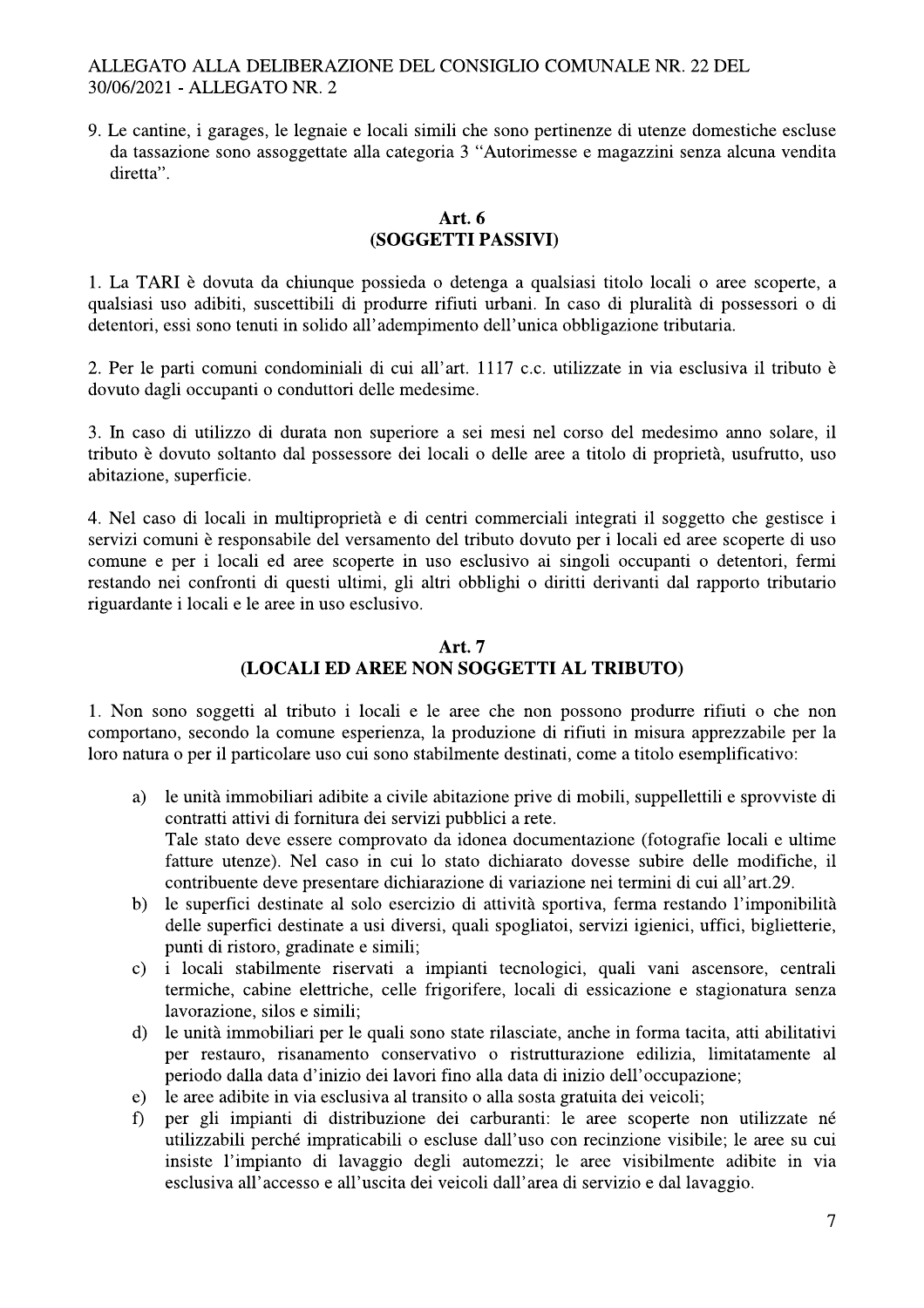- g) fino all'attuazione delle disposizioni di cui al comma 9 bis, art. 14 del Decreto Legge 6 dicembre 2011, n. 201 convertito in legge, con modificazioni, con Legge 22 dicembre 2011, n. 214 (cooperazione tra i comuni e l'Agenzia del territorio per revisione del catasto), ripostigli, stenditoi, legnaie, cantine, soffitte, limitatamente alla parte di tali locali con altezza non superiore a metri 2. Sono escluse inoltre le soffitte anche se con altezza superiore a metri 2 alle quali si accede a mezzo botole o scale retrattili.
- h) gli edifici adibiti in via permanente ed esclusiva all'esercizio di qualsiasi culto religioso, escluse in ogni caso le abitazioni dei ministri di culto, ed i locali utilizzati per attività non strettamente connesse al culto stesso:

2. Le circostanze di cui al comma precedente devono, a pena di decadenza, essere indicate nella dichiarazione originaria o di variazione ed essere riscontrabili in base ad elementi obiettivi direttamente rilevabili o da idonea documentazione quale, ad esempio, la dichiarazione d'inagibilità o d'inabitabilità emessa dagli organi competenti, la revoca, la sospensione, la rinuncia degli atti abilitativi tali da impedire l'esercizio dell'attività nei locali e nelle aree alle quali si riferiscono i predetti provvedimenti.

3. Nel caso in cui sia comprovato il conferimento di rifiuti al pubblico servizio da parte di utenze totalmente escluse da tributo ai sensi del presente articolo verrà applicato il tributo per l'intero anno solare in cui si è verificato il conferimento, oltre agli interessi di mora e alle sanzioni per infedele dichiarazione.

#### Art. 8. **(ESCLUSIONE DALL'OBBLIGO DI CONFERIMENTO)**

1. Sono esclusi dal tributo i locali e le aree per i quali non sussiste l'obbligo dell'ordinario conferimento dei rifiuti urbani domestici e non domestici per effetto di norme legislative o regolamentari, di ordinanze in materia sanitaria, ambientale o di protezione civile ovvero di accordi internazionali riguardanti organi di Stati esteri.

2. Si applicano i commi 2 e 3 dell'articolo 7.

#### **Art. 9**

# (ESCLUSIONE PER PRODUZIONE DI RIFIUTI NON CONFERIBILI AL PUBBLICO **SERVIZIO)**

1. Nella determinazione della superficie tassabile delle utenze non domestiche non si tiene conto di quella parte ove si formano di regola, ossia in via continuativa e nettamente prevalente, rifiuti speciali e/o pericolosi, oppure sostanze escluse dalla normativa sui rifiuti di cui all'articolo 3, al cui smaltimento sono tenuti a provvedere a proprie spese i relativi produttori.

2. Non sono in particolare, soggette a tributo:

- le superfici adibite all'allevamento di animali;  $a)$
- $b)$ le superfici agricole produttive di paglia, sfalci e potature, nonché altro materiale agricolo o forestale naturale non pericoloso utilizzati in agricoltura o nella selvicoltura, quali legnaie, fienili e simili depositi agricoli;
- Le superfici delle strutture sanitarie pubbliche e private in cui si producono rifiuti  $\mathbf{c}$ speciali e/o pericolosi.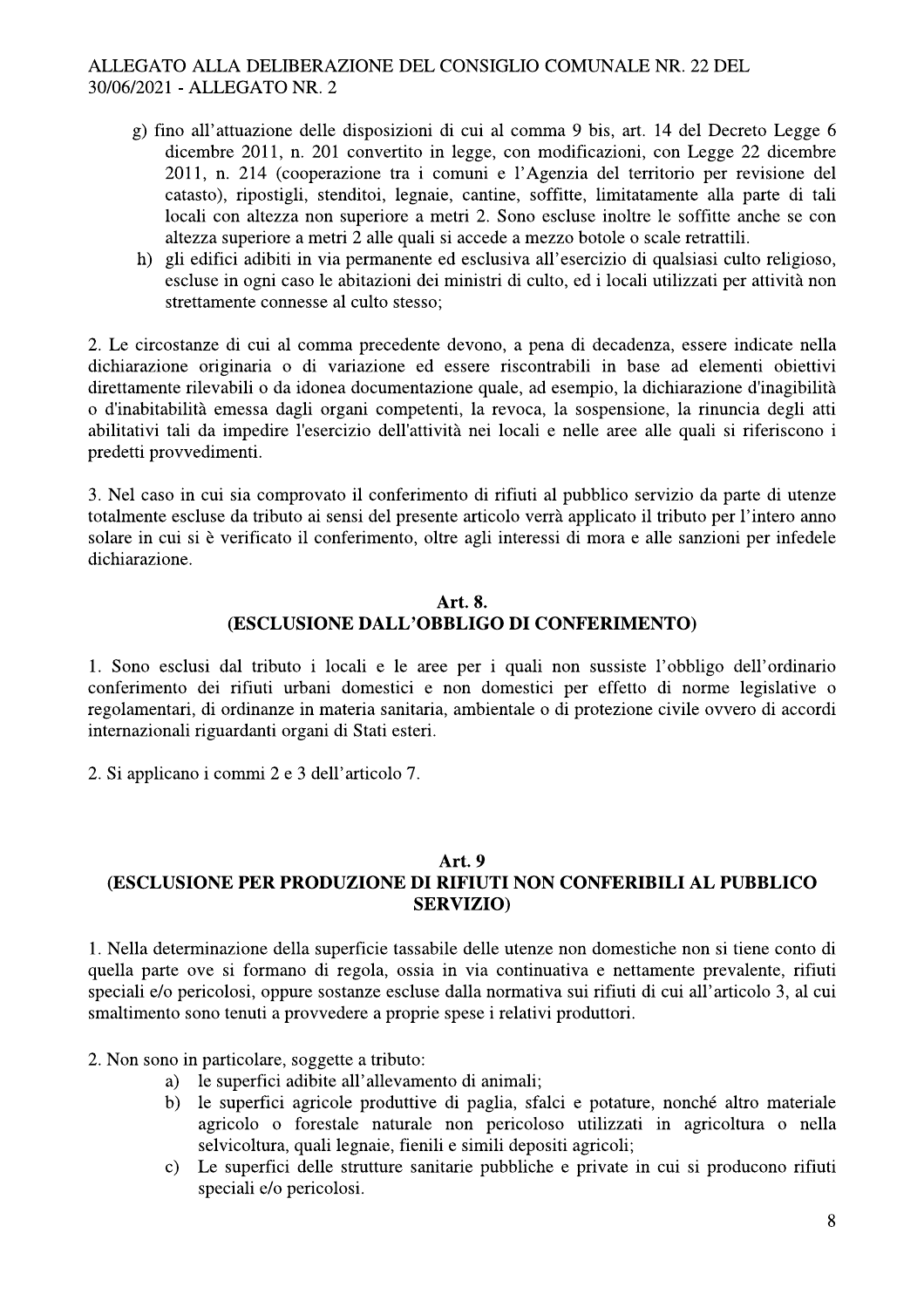3. Relativamente alle attività di seguito indicate, qualora sia documentata una contestuale produzione di rifiuti urbani, domestici o non domestici, e di rifiuti speciali o di sostanze comunque non conferibili al pubblico servizio, ma non sia obiettivamente possibile o sia sommamente difficoltoso individuare le superfici escluse da tributo, la superficie imponibile è calcolata forfetariamente, applicando all'intera superficie su cui l'attività è svolta le percentuali di abbattimento indicate nel seguente elenco.

| <b>Attività</b>                                                    | % riduzione superf. |
|--------------------------------------------------------------------|---------------------|
| OFFICINE MECCANICHE (macchine utensili, tornitori, saldatori ecc.) | 50%                 |
| <b>TIPOGRAFIE E SIMILI</b>                                         | 40%                 |
| <b>FALEGNAMERIE</b>                                                | 20%                 |
| <b>AUTOCARROZZERIE</b>                                             | 50%                 |
| <b>AUTOFFICINE PER RIPARAZIONE VEICOLI</b>                         | 50%                 |
| <b>GOMMISTI</b>                                                    | 50%                 |
| <b>AUTOFFICINE DI ELETTRAUTO</b>                                   | 50%                 |
| DISTRIBUTORI DI CARBURANTE                                         | 20%                 |
| <b>ROSTICCERIE</b>                                                 | 20%                 |
| <b>PASTICCERIE</b>                                                 | 20%                 |
| <b>LAVANDERIE E TINTORIE</b>                                       | 20%                 |
| VERNICIATURA-GALVANOTECNICI-FONDERIE                               | 50%                 |
| OFFICINE DI CARPENTERIA METALLICA                                  | 40%                 |
| AMBULATORI MEDICI E DENTISTICI                                     | $10\%$              |
| <b>MARMISTI</b>                                                    | 50%                 |
| <b>IDRAULICI</b>                                                   | 50%                 |
| <b>LABORATORI TESSILI</b>                                          | 40%                 |
| LABORATORI COSTRUZIONE BORSE E PELLETTERIA IN GENERE               | 40%                 |
| <b>LABORATORI PER LAVORAZIONI CARNI</b>                            | 50%                 |

Per eventuali attività non sopra considerate si fa riferimento a criteri di analogia.

4. Per fruire dell'esclusione prevista dai commi precedenti, gli interessati devono:

- indicare nella denuncia originaria o di variazione il ramo di attività e la sua a) classificazione (industriale, artigianale, commerciale, di servizio, ecc.), nonché le superfici di formazione dei rifiuti o sostanze, indicandone l'uso e le tipologie di rifiuti prodotti (urbani domestici, urbani non domestici, speciali, pericolosi, sostanze escluse dalla normativa sui rifiuti) distinti per codice CER;
- comunicare entro il mese di gennaio dell'anno successivo a quello della denuncia  $b)$ originaria o di variazione i quantitativi di rifiuti prodotti nell'anno, distinti per codici CER, allegando la documentazione attestante lo smaltimento presso imprese a ciò abilitate.

5. Tutte le agevolazioni presenti nel regolamento e/o nella legge devono essere comprovate con la presentazione di idonea documentazione da parte del contribuente da far pervenire al Comune entro le date indicate negli articoli del regolamento, a pena di decadenza dal diritto".

#### Art. 10. (SUPERFICIE DEGLI IMMOBILI)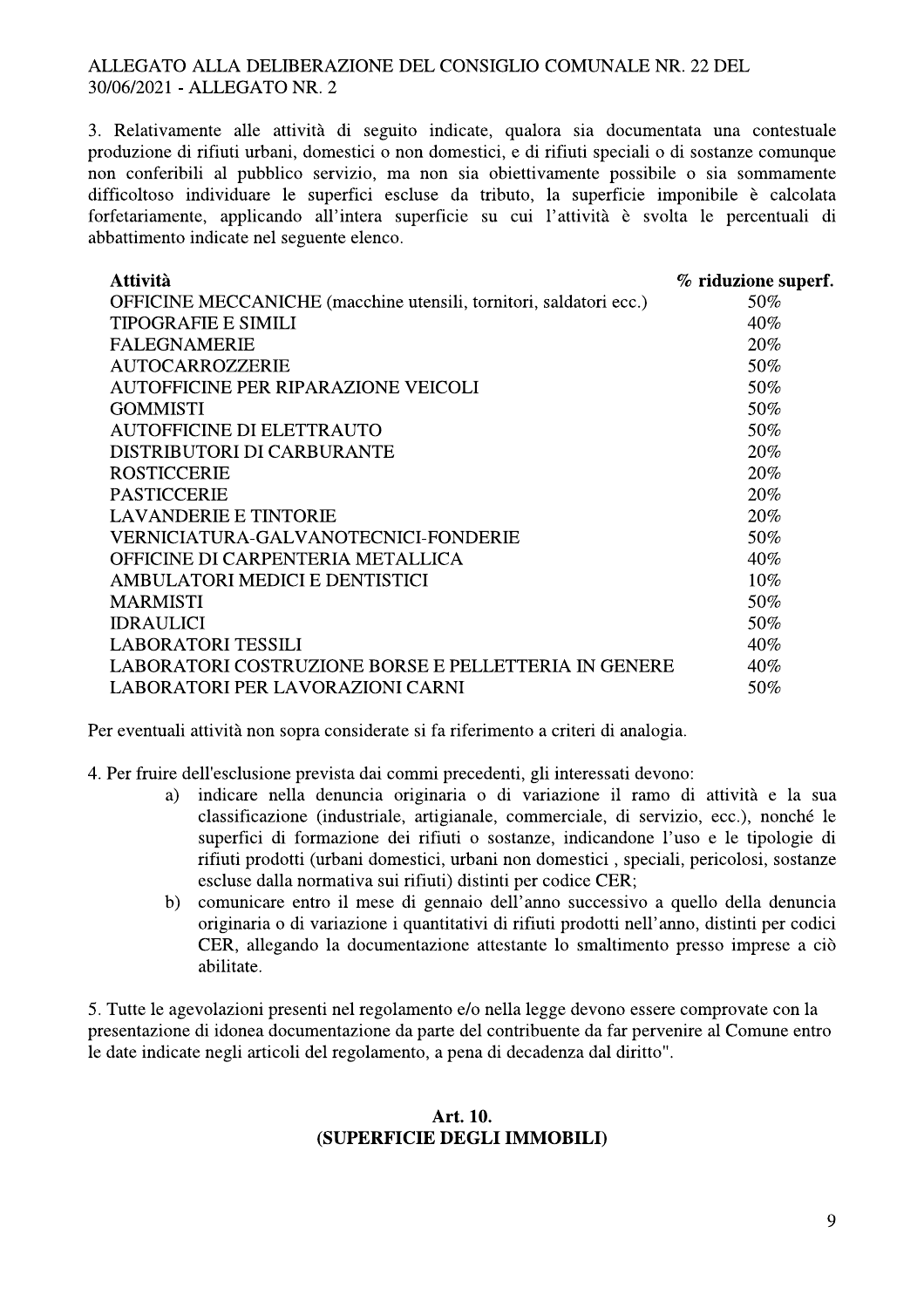1. Sino alla compiuta attivazione delle procedure per l'allineamento tra i dati catastali relativi alle unità immobiliari a destinazione ordinaria e i dati riguardanti la toponomastica e la numerazione civica interna ed esterna di ciascun comune la superficie delle unità immobiliari a destinazione ordinaria iscritte o iscrivibili nel catasto edilizio urbano assoggettabile al tributo è costituita da quella calpestabile dei locali e delle aree suscettibili di produrre rifiuti urbani, domestici e non domestici.

2. A seguito dell'attivazione delle indicate procedure di allineamento la superficie assoggettabile al tributo delle unità immobiliari a destinazione ordinaria iscritte o iscrivibili nel catasto edilizio urbano, sarà pari all'ottanta per cento della superficie catastale, determinata secondo i criteri stabiliti dal Decreto del Presidente della Repubblica 23 marzo 1998, n. 138. Il comune comunicherà ai contribuenti le nuove superfici imponibili adottando le più idonee forme di comunicazione e nel rispetto dell'articolo 6 della legge 27 luglio 2000, n. 212.

3. Per le altre unità immobiliari la superficie assoggettabile al tributo è costituita da quella calpestabile, misurata al filo interno dei muri.

4. La superficie complessiva è arrotondata al metro quadro superiore se la parte decimale è maggiore di 0,50; in caso contrario al metro quadro inferiore.

5. Per i distributori di carburante sono di regola soggetti a tariffa i locali, nonché l'area della proiezione al suolo della pensilina ovvero, in mancanza, una superficie forfettaria pari a 20 mq per colonnina di erogazione.

# **TITOLO III - TARIFFE**

#### **Art. 11** (COSTO DEL SERVIZIO)

1. La componente TARI deve garantire la copertura integrale dei costi di investimento e di esercizio relativi al servizio, ricomprendendo anche i costi di cui all'articolo 15 del decreto legislativo 13 gennaio 2003, n. 36, ad esclusione dei costi relativi ai rifiuti speciali al cui smaltimento provvedono a proprie spese i relativi produttori comprovandone l'avvenuto trattamento in conformità alla normativa vigente.

2. I costi del servizio sono definiti ogni anno sulla base del Piano Finanziario del servizio dei rifiuti solidi urbani e dalla relazione illustrativa redatti dai soggetti che svolgono il servizio stesso ed approvato dal Consiglio Comunale o da altra Autorità competente a norma delle leggi vigenti in materia.

#### Art. 12 (DETERMINAZIONE DELLA TARIFFA)

1. La componente TARI è corrisposta in base a tariffa commisurata ad anno solare, cui corrisponde un'autonoma obbligazione tributaria.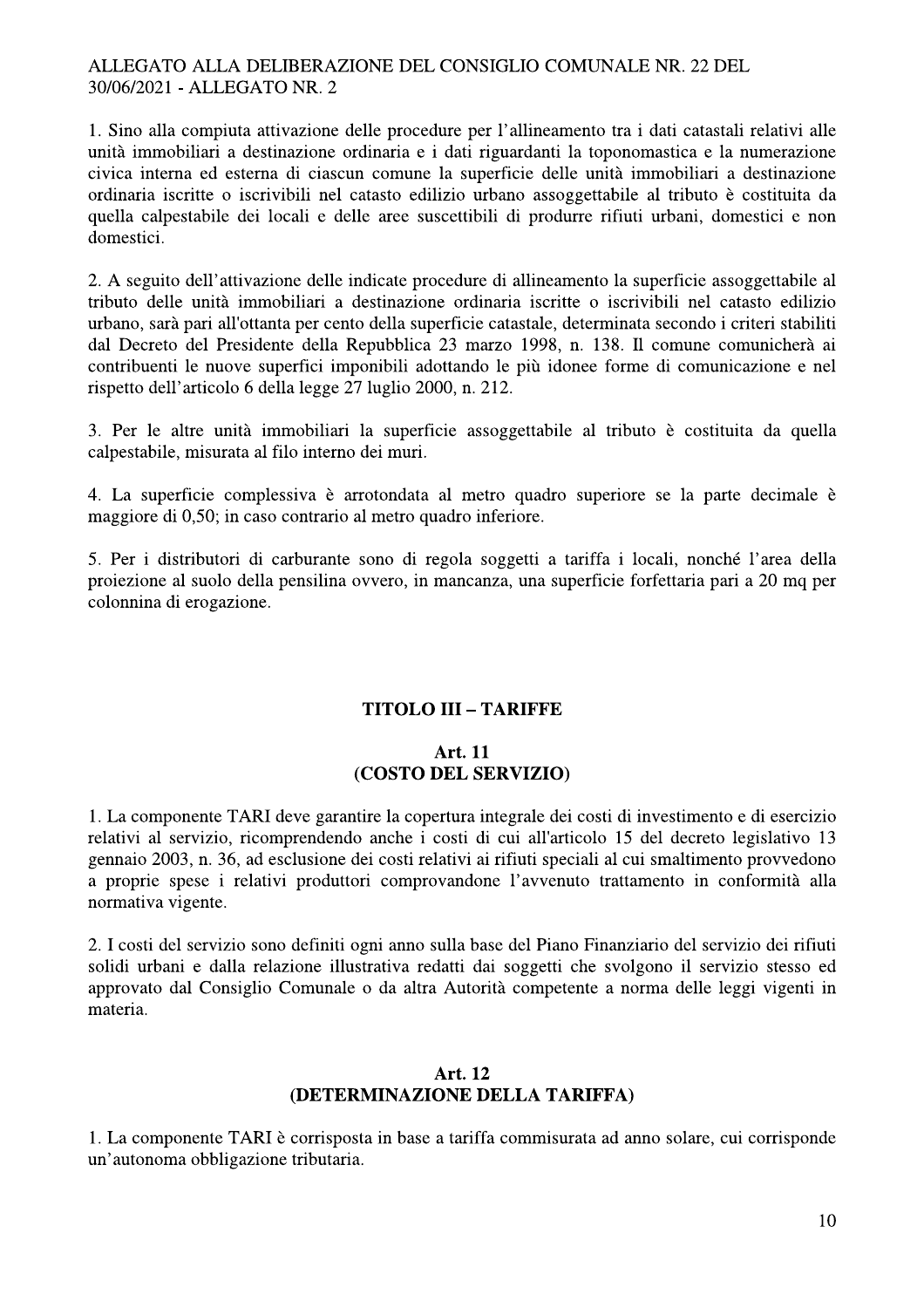2. La tariffa è commisurata alle quantità e qualità medie ordinarie di rifiuti prodotti per unità di superficie, in relazione agli usi e alla tipologia di attività svolte, sulla base delle disposizioni contenute nel Decreto del Presidente della Repubblica 27 aprile 1999, n. 158.

3. La tariffa è determinata sulla base del Piano Finanziario con specifica deliberazione del Consiglio comunale, da adottare entro la data di approvazione del bilancio di previsione relativo alla stessa annualità.

4. La deliberazione, anche se approvata successivamente all'inizio dell'esercizio, purché entro il termine indicato al comma precedente, ha effetto dal 1º gennaio dell'anno di riferimento. Se la delibera non è adottata entro tale termine, si applicano le tariffe deliberate per l'anno precedente.

#### Art. 13 (ARTICOLAZIONE DELLA TARIFFA)

1. La tariffa è composta da una quota fissa, determinata in relazione alle componenti essenziali del costo del servizio, riferite in particolare agli investimenti per opere e ai relativi ammortamenti, e da una quota variabile, rapportata alle quantità di rifiuti conferiti, alle modalità del servizio fornito e all'entità dei costi di gestione, in modo che sia assicurata la copertura integrale dei costi di investimento e di esercizio, compresi i costi di smaltimento.

2. La tariffa è articolata nelle fasce di utenza domestica e di utenza non domestica.

3. L'insieme dei costi da coprire attraverso la tariffa sono ripartiti tra le utenze domestiche e non domestiche secondo criteri razionali. A tal fine, i rifiuti riferibili alle utenze non domestiche possono essere determinati anche in base ai coefficienti di produttività Kd di cui alle tabelle 4a e 4b, all. 1, del Decreto del Presidente della Repubblica 27 aprile 1999, n. 158.

#### **Art. 14** (PERIODI DI APPLICAZIONE DEL TRIBUTO)

1. La componente TARI è dovuta limitatamente al periodo dell'anno, computato in giorni, nel quale sussiste l'occupazione, il possesso o la detenzione dei locali o aree.

2. L'obbligazione tariffaria decorre dal giorno in cui ha avuto inizio l'occupazione o la detenzione dei locali ed aree e sussiste sino al giorno in cui ne è cessata l'utilizzazione, purché debitamente e tempestivamente dichiarata.

3. Se la dichiarazione di cessazione è presentata in ritardo si presume che l'utenza sia cessata alla data di presentazione, salvo che l'utente dimostri con idonea documentazione la data di effettiva cessazione.

4. Le variazioni intervenute nel corso dell'anno, in particolare nelle superfici e/o nelle destinazioni d'uso dei locali e delle aree scoperte, che comportano un aumento di tariffa producono effetti dal giorno di effettiva variazione degli elementi stessi. Il medesimo principio vale anche per le variazioni che comportino una diminuzione di tariffa, a condizione che la dichiarazione, se dovuta, sia prodotta entro i termini di cui al successivo articolo 29, decorrendo altrimenti dalla data di presentazione. Le variazioni di tariffa saranno di regola conteggiate a conguaglio.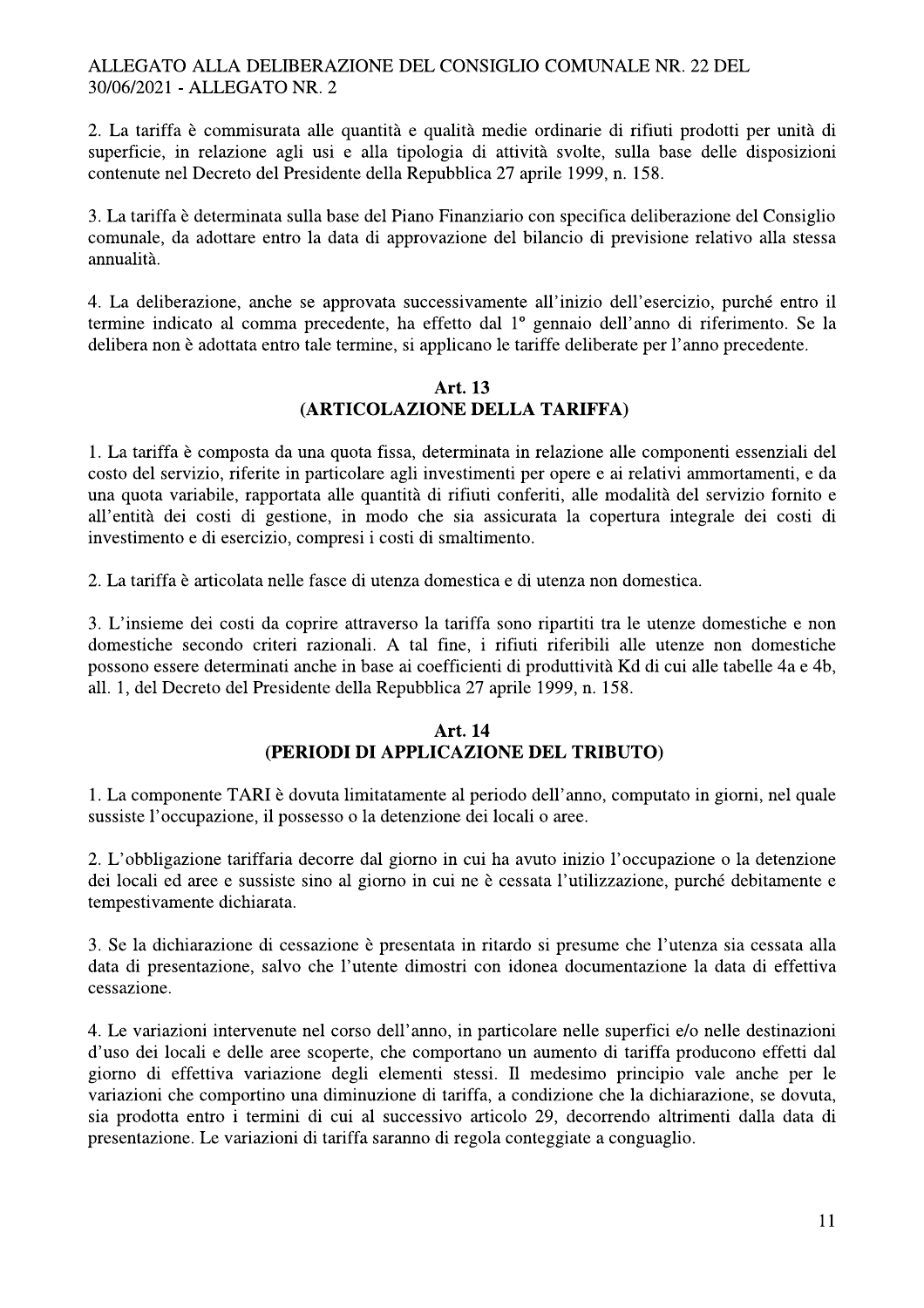#### Art. 15 (TARIFFA PER LE UTENZE DOMESTICHE)

1. La quota fissa della tariffa per le utenze domestiche è determinata applicando alla superficie dell'alloggio e dei locali che ne costituiscono pertinenza le tariffe per unità di superficie parametrate al numero degli occupanti, secondo le previsioni di cui al punto 4.1, all.1, del Decreto del Presidente della Repubblica 27 aprile 1999, n. 158.

2. La quota variabile della tariffa per le utenze domestiche è determinata in relazione al numero degli occupanti, secondo le previsioni di cui al punto 4.2, all.1, del Decreto del Presidente della Repubblica 27 aprile 1999, n. 158.

3. I coefficienti rilevanti nel calcolo della tariffa sono determinati nella delibera tariffaria.

#### Art. 16 (OCCUPANTI LE UTENZE DOMESTICHE)

1. Per le utenze domestiche condotte da persone fisiche che vi hanno stabilito la propria residenza anagrafica, il numero degli occupanti è quello del nucleo familiare risultante all'Anagrafe del Comune. Devono comunque essere dichiarate le persone che non fanno parte del nucleo familiare anagrafico e dimoranti nell'utenza per un periodo superiore a sei mesi l'anno come ad es. le colf – badanti che dimorano presso la famiglia.

2. Sono considerati presenti nel nucleo familiare anche i membri temporaneamente domiciliati altrove. Nel caso di servizio di volontariato o attività lavorativa prestata all'estero e nel caso di degenze o ricoveri presso case di cura o di riposo, comunità di recupero, centri socio-educativi, istituti penitenziari, per un periodo non inferiore all'anno, la persona assente non viene considerata ai fini della determinazione della tariffa, a condizione che l'assenza sia adeguatamente documentata.

3. Per le utenze domestiche occupate o a disposizione di persone che hanno stabilito la residenza fuori dal territorio comunale, e per le abitazioni tenute a disposizione da parte di soggetti residenti a Castiglione dei Pepoli, il numero dei componenti è costituito dal dato emergente dalle risultanze anagrafiche del comune di Residenza, salvo diversa documentata dichiarazione dell'utente rispetto al verificarsi di una delle condizioni di cui al comma 2. Ove ciò sia sconosciuto all'ufficio o non facilmente reperibile il numero degli occupanti viene stabilito in tre unità.

3bis. Per le utenze domestiche occupate o tenute a disposizione da parte di soggetti non residenti nel Comune di Castiglione dei Pepoli, ed il cui nucleo familiare risultante dai registri anagrafici nel proprio comune di residenza al primo gennaio dell'anno di riferimento è superiore a 4 componenti, ai fini del calcolo della tari, su istanza di parte con idonea documentazione, può essere ridotto a 4 unità.

4. Per le unità abitative, di proprietà o possedute a titolo di usufrutto, uso o abitazione da soggetti già ivi anagraficamente residenti, tenute a disposizione dagli stessi dopo aver trasferito la residenza/domicilio in Residenze Sanitarie Assistenziali (R.S.A.) o istituti sanitari e non locate o comunque non utilizzate, il numero degli occupanti è fissato, previa presentazione di richiesta documentata, in un'unità.

5. Per le unità immobiliari ad uso abitativo occupate da due o più nuclei familiari la tariffa è calcolata con riferimento al numero complessivo degli occupanti l'alloggio.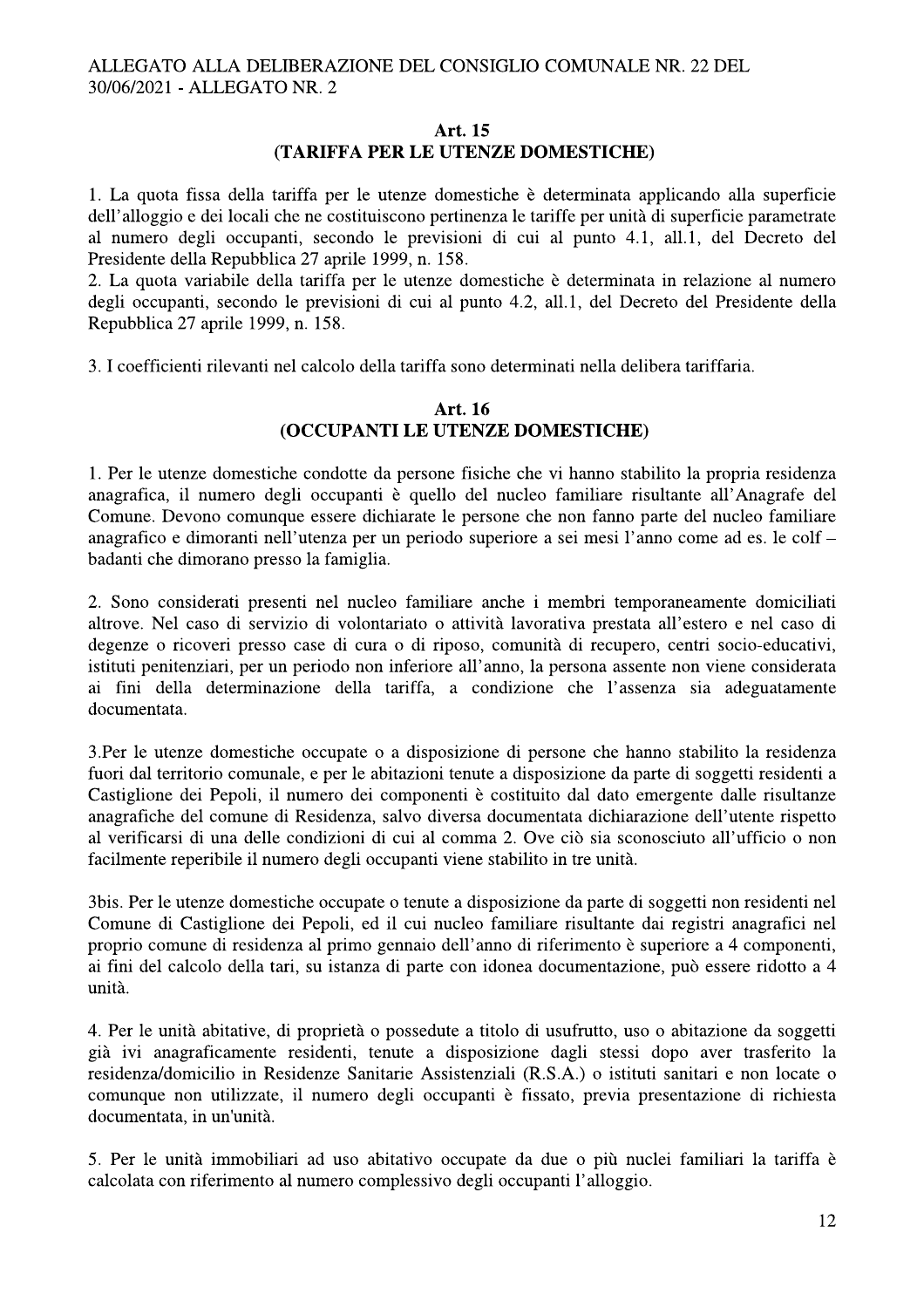6. Il numero degli occupanti le utenze domestiche è quello risultante dai registri anagrafici al primo gennaio dell'anno di riferimento o, per le nuove utenze, alla data di apertura. Le variazioni intervenute successivamente a tale data avranno efficacia a partire dall'anno seguente.

7. Le porzioni di unità immobiliare a destinazione abitativa regolarmente autorizzate dall'Ufficio Suap a svolgere attività ricettiva di carattere non imprenditoriale o senza autorizzazione comunale, (ad esempio B&B, affittacamere non imprenditoriale, casa vacanze, appartamento ad uso turistico), sono considerate utenze domestiche, solo se l'unità immobiliare, o porzione di essa, utilizzate per l'attività ricettiva non è iscritta o iscrivibile catastalmente in categoria speciale, quale albergo o agriturismo.

8. Per gli immobili di cui al comma precedente i componenti per la determinazione della quota variabile, fermo restando il numero massimo di 6 componenti attribuibili alle utenze domestiche, sono così determinati:

a). Per le unità immobiliari interamente destinate a svolgere attività ricettiva di carattere non imprenditoriale, anche se stagionale, il numero dei componenti è pari al numero dei posti letto autorizzati dal Suap o, in caso di esercizio senza autorizzazione, a quelli dichiarati dal contribuente, fermo restando l'esercizio del potere di controllo da parte degli Uffici competenti.

b). Per le unità immobiliari promiscuamente destinate a svolgere attività ricettiva di carattere imprenditoriale, ciascuna porzione rappresenta un'autonoma utenza ai fini Tari che verrà tassata secondo le regole ordinarie per le utenze domestiche, limitatamente alla parte destinata a civile abitazione, e con le modalità di cui al punto precedente, limitatamente alla porzione di unità immobiliare destinata ad attività ricettiva di carattere non imprenditoriale.

9. Qualora da risultanze di controlli, effettuati anche ai fini diversi dall'applicazione della tariffa, emerga un numero superiore di occupanti l'alloggio, verrà applicata la tariffa corrispondente e calcolato il dovuto per l'anno in corso ed accertati gli importi dovuti per le annualità pregresse.

#### **Art. 17**

# (TARIFFA PER LE UTENZE NON DOMESTICHE)

1. La quota fissa della tariffa per le utenze non domestiche è determinata applicando alla superficie imponibile le tariffe per unità di superficie riferite alla tipologia di attività svolta, calcolate sulla base di coefficienti di potenziale produzione secondo le previsioni di cui al punto 4.3, all.1, del Decreto del Presidente della Repubblica 27 aprile 1999, n. 158.

2. La quota variabile della tariffa per le utenze non domestiche è determinata applicando alla superficie imponibile le tariffe per unità di superficie riferite alla tipologia di attività svolta, calcolate sulla base di coefficienti di potenziale produzione secondo le previsioni di cui al punto 4.4, all.1, del Decreto del Presidente della Repubblica 27 aprile 1999, n. 158.

3. I coefficienti rilevanti nel calcolo della tariffa sono determinati per ogni classe di attività contestualmente all'adozione della delibera tariffaria.

Per le utenze non domestiche le cui necessità di smaltimento dei rifiuti urbani, domestici e non domestici, eccedono i livelli normali di produttività dei rifiuti, l'Ente Gestore potrà provvedere a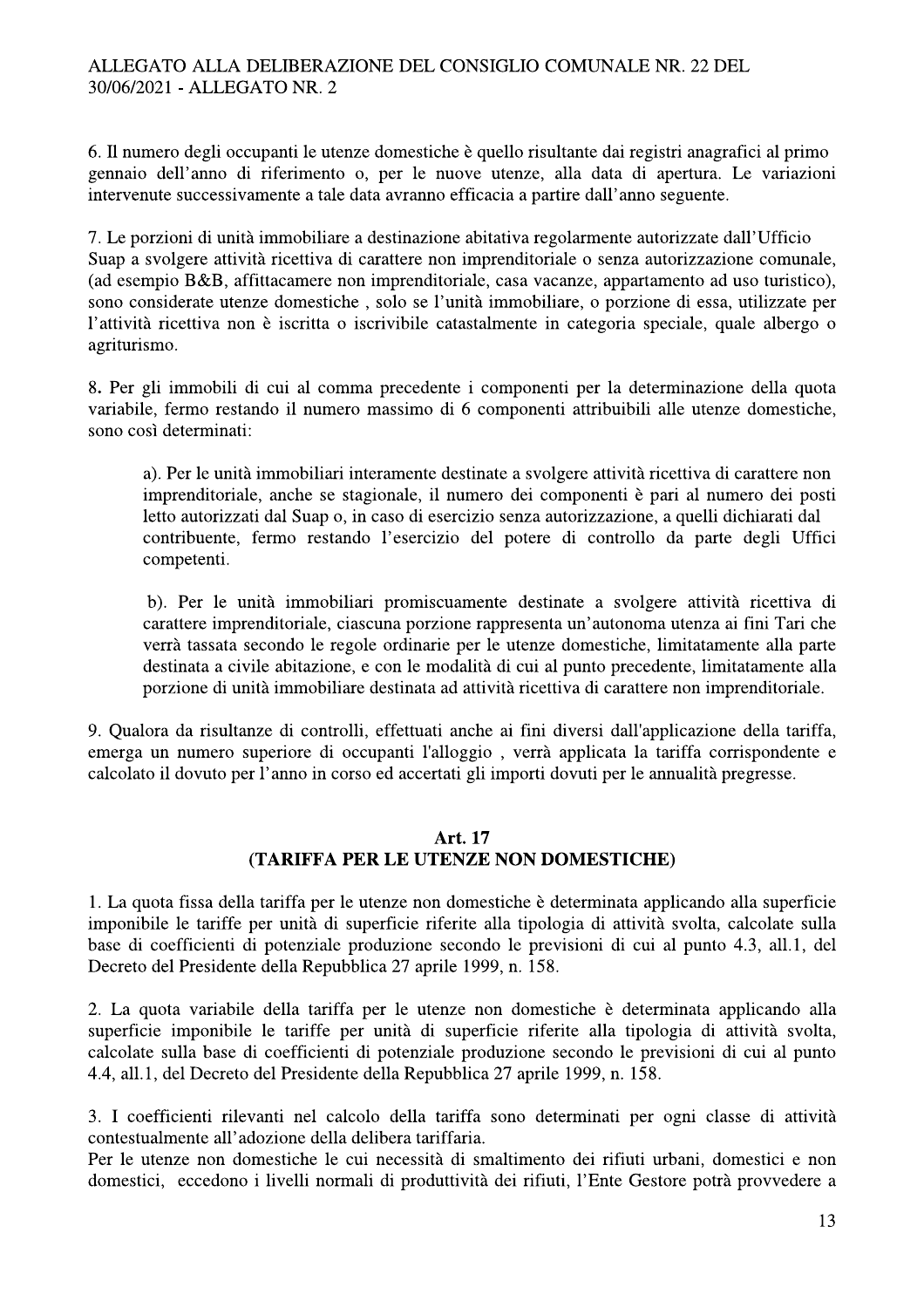stipulare un'apposita convenzione con l'utenza stessa, con le specifiche di servizio ed economiche adeguate alle esigenze dell'utenza.

#### **Art. 18** (CLASSIFICAZIONE DELLE UTENZE NON DOMESTICHE)

1. Le utenze non domestiche sono suddivise nelle categorie di attività indicate nell'allegato A.

2. L'inserimento di un'utenza in una delle categorie di attività previste dall'allegato A viene di regola effettuata sulla base della classificazione delle attività economiche ATECO adottata dall'ISTAT relativi all'attività principale o ad eventuali attività secondarie, fatta salva la prevalenza dell'attività effettivamente svolta.

3. Le attività non comprese in una specifica categoria sono associate alla categoria di attività che presenta maggiore analogia sotto il profilo della destinazione d'uso e della connessa potenzialità quantitativa e qualitativa a produrre rifiuti.

4. La tariffa applicabile è di regola unica per tutte le superfici facenti parte del medesimo compendio.

5. In tutti i casi in cui non sia possibile distinguere la porzione di superficie destinata per l'una o l'altra attività, si fa riferimento all'attività principale desumibile dalla visura camerale o da altri elementi.

6. Nelle unità immobiliari adibite a civile abitazione in cui sia svolta anche un'attività economica o professionale alla superficie a tal fine utilizzata è applicata la tariffa prevista per la specifica attività esercitata.

# **Art. 19** (SCUOLE STATALI)

1. Il tributo dovuto per il servizio di gestione dei rifiuti delle istituzioni scolastiche statali (scuole dell'infanzia, primaria, secondarie inferiori, secondarie superiori, istituti d'arte e conservatori di musica) resta disciplinato dall'art. 33 bis del Decreto Legge 31 dicembre 2007, n. 248 (convertito dalla Legge 28 febbraio 2008, n. 31).

2. La somma attribuita al Comune ai sensi del comma precedente è sottratta dal costo che deve essere coperto con la componente TARI

# Art. 20 (TRIBUTO GIORNALIERO)

1. Il tributo si applica in base a tariffa giornaliera ai soggetti che occupano o detengono temporaneamente, ossia per periodi inferiori a 183 giorni nel corso dello stesso anno solare, con o senza autorizzazione, locali od aree pubbliche o di uso pubblico.

2. La tariffa applicabile è determinata rapportando a giorno la tariffa annuale relativa alla corrispondente categoria di attività non domestica e aumentandola del 50%.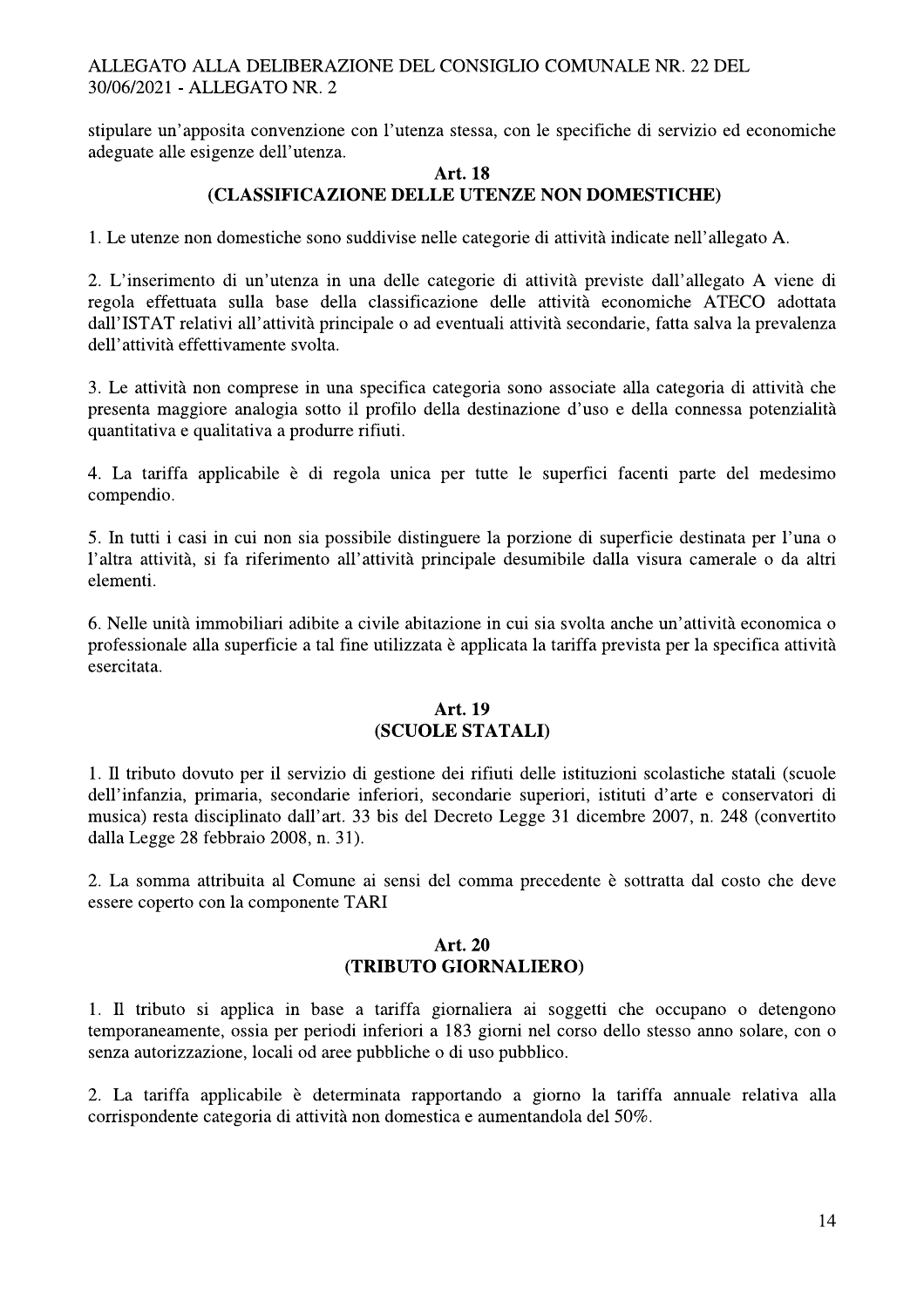3. L'obbligo di presentazione della dichiarazione è assolto con il pagamento del tributo da effettuarsi con le modalità e nei termini previsti per il canone giornaliero di cui all'art. 1, commi 816 e ss., della Legge 27 dicembre 2019, n. 160.

4. L'Ufficio Tributi o il concessionario del servizio di riscossione e accertamento del canone unico introitano i corrispettivi di tariffa giornaliera per la gestione dei rifiuti, su installazioni soggette alla tassa di occupazione temporanea.

5. Per tutto quanto non previsto dal presente articolo si applicano, in quanto compatibili, le disposizioni del tributo annuale.

6. Per le occupazioni giornaliere effettuate con mercati, anche in strutture attrezzate, occupanti suolo pubblico, la tassa giornaliera è sostituita dal canone di cui all'art. 1, commi 836 e ss., della Legge 27 dicembre 2019, n. 160.

#### Art. 21 (TRIBUTO PROVINCIALE)

1. Ai soggetti passivi della componente TARI, compresi i soggetti tenuti a versare il tributo giornaliero, è applicato il tributo provinciale per l'esercizio delle funzioni di tutela, protezione ed igiene dell'ambiente di cui all'art. 19, del Decreto Legislativo 30 dicembre 1992, n. 504.

2. Il tributo provinciale, commisurato alla superficie dei locali e delle aree assoggettabili al tributo comunale, è applicato nella misura percentuale deliberata dalla provincia sull'importo del tributo comunale

3. Il Tributo Provinciale è applicato dal Comune di Castiglione dei Pepoli in conformità con quanto disposto dall'art. 38-bis, del D.L. 26 ottobre 2019, n. 124, convertito con modificazioni dalla Legge 19 dicembre 2019, n. 157, nonché dal Decreto MEF 1° luglio 2020 e dal Decreto Direttoriale MEF 21 ottobre 2020.

# **TITOLO IV - RIDUZIONI E AGEVOLAZIONI**

#### Art. 22 (RIDUZIONI TARIFFARIE)

1. Ai sensi della Legge 147/2013, comma 659:

a. la tariffa del tributo è ridotta del 20% nelle seguenti ipotesi:

- abitazioni tenute a disposizione o altro uso limitato e discontinuo per meno di 183 giorni;
- locali, diversi dalle abitazioni ed aree scoperte adibiti ad uso stagionale o ad uso non continuativo ma ricorrente per meno di 183 giorni. La predetta riduzione si applica se tali condizioni risultano da licenza o atto assentivo rilasciato dai competenti organi per l'esercizio dell'attività o da dichiarazione rilasciata dal titolare a pubbliche autorità;
- abitazioni occupate da soggetti che risiedano o abbiano la dimora per più di 183 giorni all'anno all'estero:

b. la tariffa del tributo è ridotta del 10% in caso di fabbricati rurali ad uso abitativo.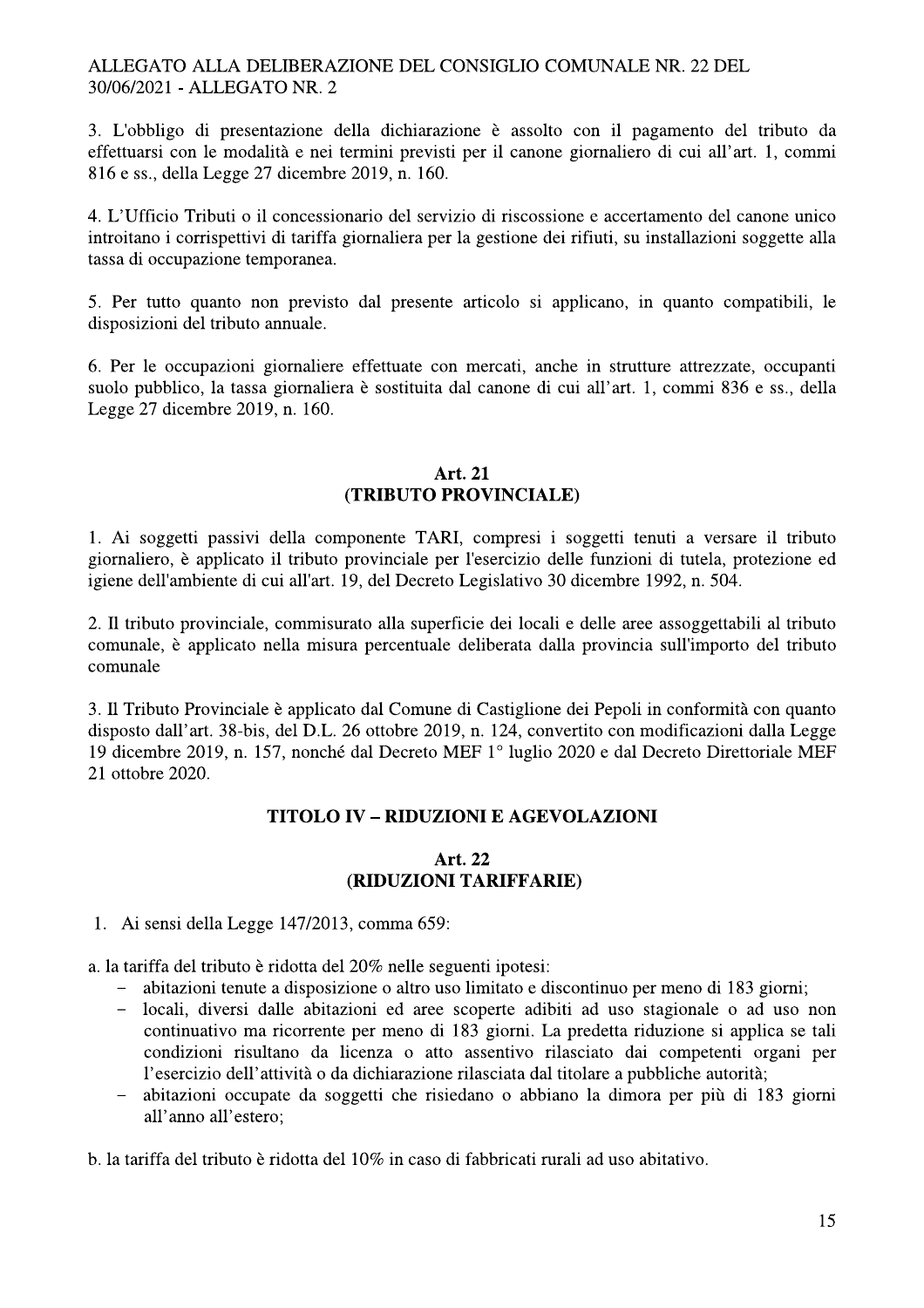c. ai sensi dell'art. 1, comma 48, della Legge 30 dicembre 2020, n. 178, è riconosciuta una riduzione dei 2/3 della tariffa per una sola unità immobiliare a uso abitativo, non locata o data in comodato d'uso, posseduta in Italia a titolo di proprietà o usufrutto da soggetti non residenti nel territorio dello Stato che siano titolari pensione maturata di in regime di convenzione internazionale con l'Italia, residenti in uno Stato di assicurazione diverso dall'Italia.

2. Le riduzioni tariffarie sopra indicate competono a richiesta dell'interessato e decorrono dalla data di variazione se vengono rispettati i termini previsti dall'art. 29, in caso contrario dall'anno successivo a quello della richiesta, salvo che non siano domandate contestualmente alla dichiarazione di inizio occupazione/detenzione o possesso o di variazione, nel cui caso hanno la stessa decorrenza della dichiarazione. Il contribuente è tenuto a dichiarare il venir meno delle condizioni che danno diritto alla loro applicazione entro il termine previsto per la presentazione della dichiarazione di variazione.

3. L'ammontare delle riduzioni previste dal presente regolamento non deve superare il 70% del tributo.

4. Qualora si rendessero applicabili più riduzioni o agevolazioni, ciascuna di esse opera sull'importo ottenuto dall'applicazione delle riduzioni o agevolazioni precedentemente considerate a partire dalla detrazione maggiore.

## Art. 23 **(RIDUZIONE PER LA RACCOLTA DIFFERENZIATA DA PARTE DELLE UTENZE DOMESTICHE**)

1. Per le utenze domestiche che provvedono a smaltire in proprio gli scarti compostabili mediante compostaggio domestico è prevista una riduzione del 10% del tributo. La riduzione è subordinata alla presentazione di apposita istanza, da presentarsi al Comune entro il termine del 31 gennaio dell'anno successivo e con effetto, dalla data di inizio svolgimento attività di compostaggio domestico in modo continuativo, attestato anche da documentazione di acquisto o possesso della compostiera. Suddetta istanza sarà valida anche per gli anni successivi, purché non siano mutate le condizioni, con obbligo per il soggetto passivo di comunicare al Comune la cessazione dello svolgimento dell'attività di compostaggio. Con la presentazione della sopra citata istanza il medesimo autorizza altresì il Comune/soggetto gestore a provvedere a verifiche, anche periodiche, al fine di accertare la reale pratica di compostaggio.

#### Art. 24

# **(RIDUZIONE PER IL RICICLO E IL RECUPERO DEI RIFIUTI URBANI, NONCHÉ PER** LE UTENZE NON DOMESTICHE CHE ABBANDONANO IL SERVIZIO IN PRIVATIVA)

1. Le utenze non domestiche che dimostrino di aver avviato al riciclo rifiuti urbani non domestici di cui all'art. 183, comma 1, lett. b-ter), n. 2, del Decreto Legislativo 3 aprile 2006, n. 152, senza tuttavia ricorrere integralmente al mercato ai sensi dell'art. 238, comma 10, del Dlgs. n. 152/2006, hanno diritto ad una riduzione del tributo.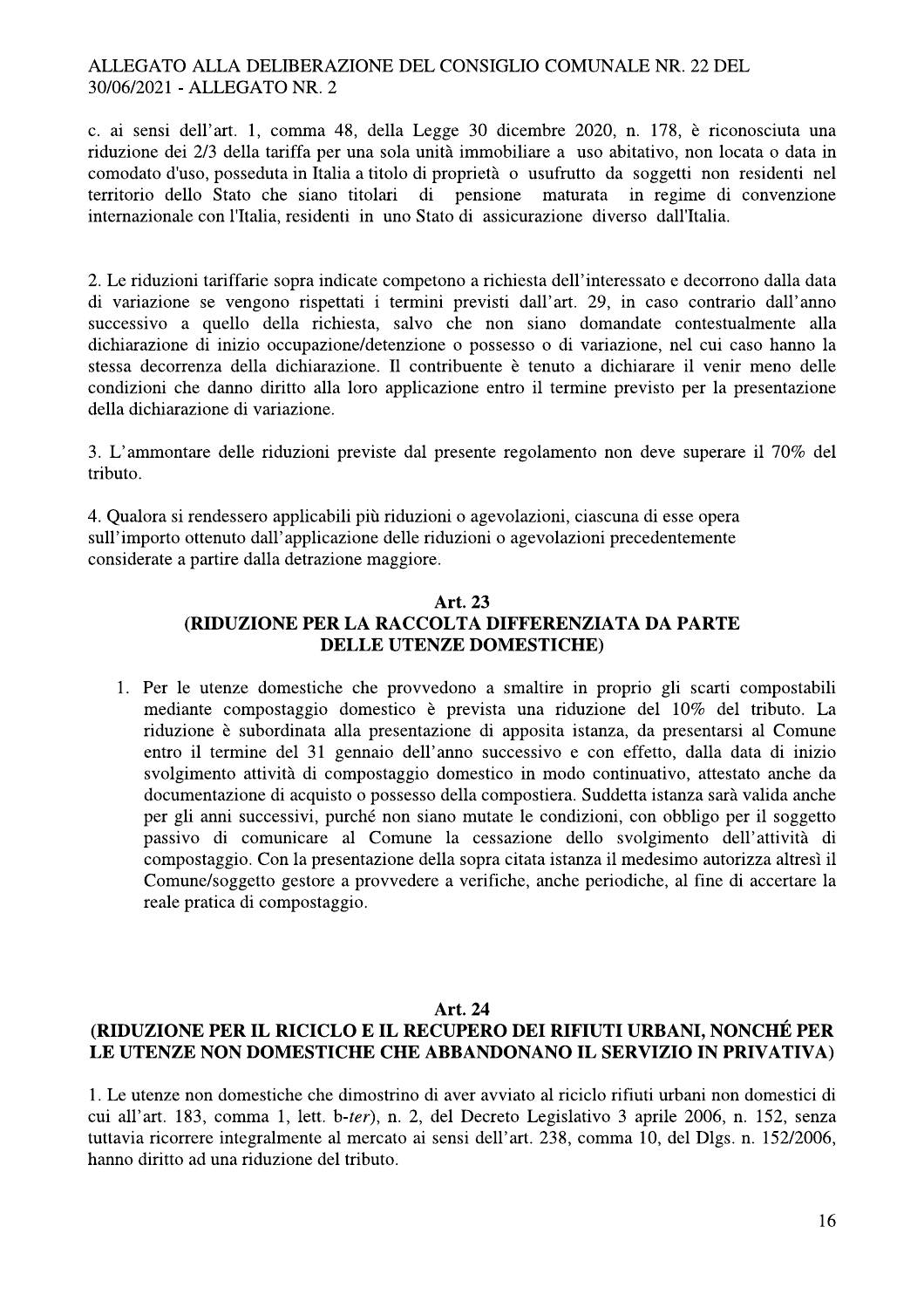2. La riduzione del comma precedente viene calcolata in base al rapporto tra il quantitativo di rifiuti urbani non domestici avviati al riciclo nel corso dell'anno solare, con esclusione degli imballaggi secondari e terziari, e la produzione complessiva di rifiuti assimilati agli urbani prodotti dall'utenza nel corso del medesimo anno. La riduzione verrà determinata secondo la tabella seguente:

| <b>Ja</b> | $\mathbf{I}$ | Riduzione         |
|-----------|--------------|-------------------|
|           | 30%          | Nessuna riduzione |
| 30,1%     | $50\%$       | 15%               |
| 71tre     |              | 25%               |

3. Al fine dell'attribuzione della precedente riduzione, i titolari delle utenze non domestiche sono tenuti a presentare entro il 31 gennaio di ogni anno apposita dichiarazione attestante la quantità di rifiuti urbani non domestici avviati al riciclo nel corso dell'anno solare precedente. A tale dichiarazione dovranno altresì allegare copia di tutti i formulari di trasporto, di cui all'art. 193 del D.Lgs 152/2006, relativi ai rifiuti riciclati, debitamente controfirmati dal destinatario, o adeguata documentazione comprovante la quantità dei rifiuti urbani non domestici avviati al riciclo, in conformità alle normative vigenti. E' facoltà del soggetto gestore, comunque, richiedere ai predetti soggetti copia del modello unico di denuncia (MUD) per l'anno di riferimento o altra documentazione equivalente. Per il calcolo dell'incentivo si considera come quantità totale di rifiuti prodotti il risultato della moltiplicazione tra la superficie assoggettata al tributo dell'attività ed il coefficiente di produzione annuo per l'attribuzione della quota variabile della tariffa (coefficiente Kd) della categoria corrispondente, indicato nel provvedimento di determinazione annuale delle tariffe.

4. Qualora si dovessero rilevare delle difformità tra quanto dichiarato e quanto risultante nel MUD o altra documentazione, tali da comportare una minore riduzione spettante, si provvederà a recuperare la quota di riduzione indebitamente applicata comprensiva di interessi e sanzioni.

5. Ai sensi dell'art. 238, comma 10, del Decreto Legislativo 3 aprile 2006, n. 152, le utenze non domestiche che effettuano la scelta di ricorrere al mercato per il recupero di tutti i rifiuti urbani di cui all'art. 183, comma 1, lett. b-ter), n. 2, del Decreto Legislativo 3 aprile 2006, n. 152, prodotti, nessuno escluso, sono esentate dalla corresponsione della quota variabile del tributo con la decorrenza di cui al penultimo periodo del presente comma. In caso di cessazione anticipata della volontà di ricorrere al mercato, l'utenza torna soggetta alla corresponsione della quota variabile dalla data di comunicazione della volontà al gestore del servizio o, se antecedente, dalla data in cui il servizio di raccolta viene nuovamente attivato. Del ricorso al mercato e dell'eventuale rinuncia allo stesso deve essere data notizia mediante la presentazione della dichiarazione nei seguenti termini:

- per l'anno di tassazione 2022: entro il 31 maggio 2021;
- per l'anno di tassazione 2023 e successivi: entro il 30 giugno dell'anno precedente a quello di riferimento.

In caso di dichiarazioni non corrispondenti alla situazione fattuale verrà recuperato il tributo con aggiunta delle sanzioni per infedele dichiarazione.

# Art. 25 (ULTERIORI RIDUZIONI - UTENZE NON DOMESTICHE)

 $\mathbf{1}$ . In applicazione dell'art. 1 comma 660 della L. 147/2013 e successive modifiche e integrazioni è accordata ai contribuenti titolari di utenze non domestiche di cui alle categorie 22, 24 e 27 dell'allegato 1) al presente Regolamento che presentino apposita istanza in cui dichiarino di adottare in via continuativa interventi tecnico-organizzativi comportanti un'accertata minore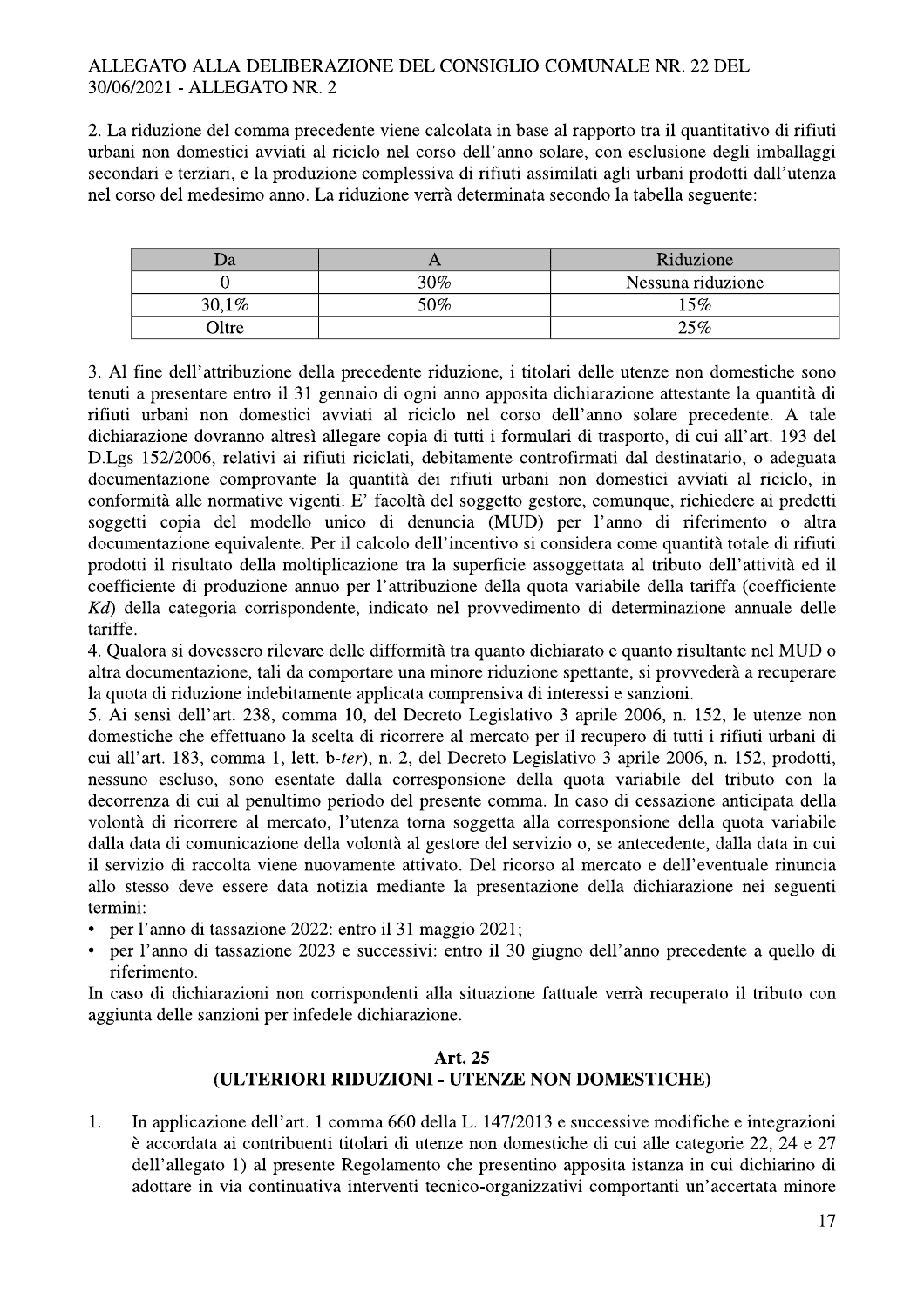produzione di rifiuti organici tramite attività di compostaggio una riduzione nelle seguenti percentuali:

- a) nella misura del 20% per la categoria 24;
- b) nella misura del 40% per le categorie 22 e 27.
- Le dichiarazioni del contribuente attestanti l'esercizio continuativo di attività di compostaggio  $\overline{2}$ . dovranno essere presentarsi al Comune entro il termine del 31 gennaio dell'anno successivo e con effetto dalla data di inizio svolgimento attività di compostaggio non domestico in modo continuativo attestato anche da documentazione di acquisto o possesso della compostiera. Suddetta istanza sarà valida anche per gli anni successivi, purché non siano mutate le condizioni, con obbligo per il soggetto passivo di comunicare al Comune la cessazione dello svolgimento dell'attività di compostaggio. Con la presentazione della citata dichiarazione il contribuente autorizza il Gestore, i servizi comunale preposti o tecnici esterni incaricati, a provvedere a verifiche, anche periodiche, al fine di accertare la reale pratica del compostaggio.
- Conformemente all'art. 1 comma 660 della L. 147/2013 e successive modificazioni 3. l'amministrazione può prevedere ulteriori ipotesi di riduzione/ esenzione rispetto a quelle previste sub. 1 da determinarsi con apposito provvedimento di giunta e la cui copertura dovrà essere assicurata attraverso apposita autorizzazione di spesa e da risorse derivanti da fiscalità generale.
- $\overline{4}$ . Le utenze non domestiche destinate ad attività agrituristica autorizzata sono tassate nella categoria " 7 Alberghi con ristorante", o categoria "8 Alberghi senza ristorante", a seconda che all'interno dell'attività agrituristica venga svolta attività di ristorazione o meno. Alle predette utenze si applica la riduzione tariffaria del 50% della parte variabile della tariffa a causa della loro intrinseca minore attitudine alla produzione di rifiuti, ed anche all'attività di compostaggio dei residui organici derivanti dalla loro attività.
- Oltre alle riduzioni sopra elencate si applicano le seguenti riduzioni: 5.
	- a) riduzione, per il solo anno 2020, del 25% della quota variabile per le imprese che hanno almeno un Codice ATECO tra quelli sottoposti a chiusura obbligatoria sulla base dei provvedimenti governativi di sospensione delle attività a livello nazionale, ad eccezione delle utenze tassate ai fini TARI nelle categorie "9-Case di cura e riposo", "10-Ospedali", "12-Banche, istituti di credito e studi professionali", "25-Supermercato, pane e pasta, macelleria, salumi e formaggi, generi alimentari", "26-Plurilicenze alimentari e/o miste", "28-Ipermercati di generi misti", che risultavano attive alla data del 12 marzo 2020 e che hanno ripreso l'attività dopo il periodo di sospensione;
	- b) riduzione, per il solo anno 2020, del 25% della quota variabile per le imprese che a seguito della riapertura dell'attività hanno avuto una riduzione della capacità ricettiva dovuta alle norme sul distanziamento sociale, tassate ai fini TARI nelle seguenti categorie "2-Cinematografi e teatri", "7-Alberghi con ristorante", "8-Alberghi senza ristorante", "17-Attività artigianali tipo botteghe: parrucchiere, barbiere, estetista", "22-Ristoranti, trattorie, osterie, pizzerie, pub", "23-Mense, birrerie, amburgherie" "24-Bar, caffè, pasticceria" e le utenze di cui all'art. 16, comma 7, del vigente Regolamento Comunale TARI;
	- c) riduzione, per ciascuno degli anni 2020, 2021 e 2022, del 25% della quota variabile per le utenze TARI tassate nella categoria "2-Cinematografi e teatri".
- Annualmente possono essere concesse agevolazioni in relazione ai seguenti criteri: 6.
	- a) attività (utenze non domestiche) colpite da emergenze economiche, sanitarie e/o calamitose:
	- b) riconoscimento del particolare valore sociale, storico –culturale nei confronti di associazioni o enti che dispongono di risorse limitate in rapporto all'attività, di interesse collettivo, istituzionale svolta;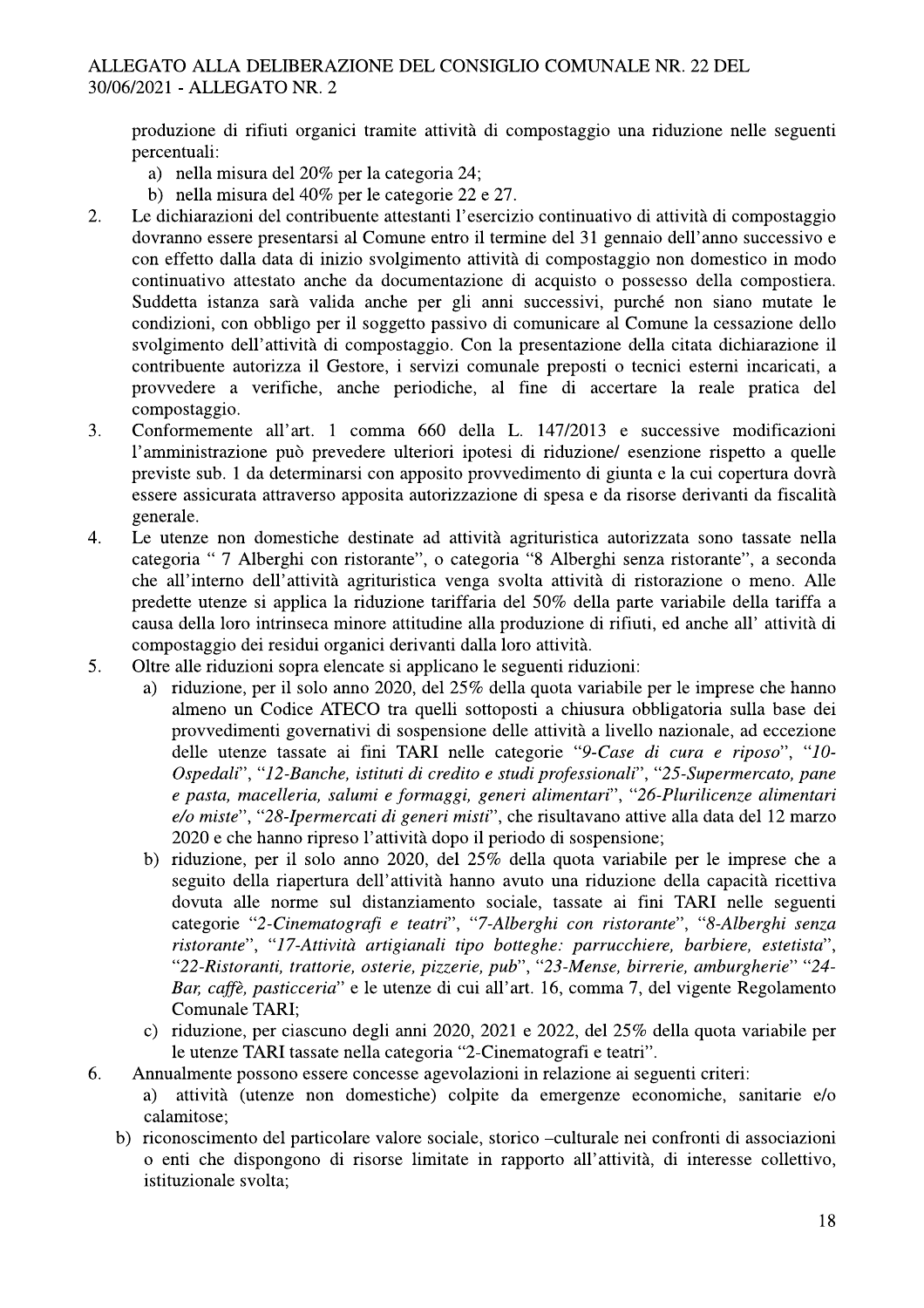E' demandata alla Giunta comunale la disciplina di dettaglio per l'individuazione dei soggetti da agevolare, anche in deroga al limite delle riduzioni di cui all'art. 22 comma 3.

Le agevolazioni di cui ai commi precedenti sono assicurate da risorse diverse dai proventi del prelievo di competenza dell'esercizio al quale si riferisce l'iscrizione stessa.

## Art. 26. (ZONE NON SERVITE)

1. La Tassa è dovuta per intero nelle zone in cui è effettuata la raccolta dei rifiuti urbani, domestici e non domestici. Si intendono non servite quelle zone dove nessun contenitore per la raccolta ad uso non esclusivo dell'utente sia collocato a meno di 500 metri di distanza dall'utenza. Le utenze interessate da forme di raccolta domiciliare, porta a porta o di prossimità, sono sempre considerate all'interno della zona servita.

2. Per la finalità di cui al precedente comma la distanza viene calcolata tenendo conto del più breve percorso stradale su strada pubblica o soggetta a servitù di pubblico passaggio per il raggiungimento del punto di raccolta a partire dal punto di accesso della proprietà privata alla predetta strada pubblica.

3. Per le utenze ubicate in zona non servita, come definita ai commi precedenti, la Tassa da applicare è ridotta del 60%.

4. Gli occupanti o conduttori degli insediamenti comunque situati fuori dalle zone servite sono tenuti ad utilizzare il servizio pubblico di nettezza urbana.

# Art. 27

# (INTERVENTI A FAVORE DI SOGGETTI IN CONDIZIONI DI PARTICOLARE DISAGIO ECONOMICO)

- 1. L'amministrazione potrà accordare ai soggetti che versino in condizione di particolare disagio sociale ed economico un sussidio per il pagamento totale o parziale della tassa, con le modalità ed entro i limiti definiti annualmente con delibera di Giunta comunale nei limiti degli stanziamenti di bilancio.
- 2. Le agevolazioni di cui al comma precedente sono assicurate da risorse diverse dai proventi del prelievo di competenza dell'esercizio al quale si riferisce l'iscrizione stessa.

# **TITOLO V-DICHIARAZIONE, ACCERTAMENTO E RISCOSSIONE**

# **Art. 28** (OBBLIGO DI DICHIARAZIONE)

1. I soggetti passivi del tributo devono dichiarare ogni circostanza rilevante per l'applicazione del tributo e in particolare:

- l'inizio, la variazione o la cessazione dell'utenza: a)
- la sussistenza delle condizioni per ottenere agevolazioni o riduzioni;  $b)$
- il modificarsi o il venir meno delle condizioni per beneficiare di agevolazioni o  $c)$ riduzioni.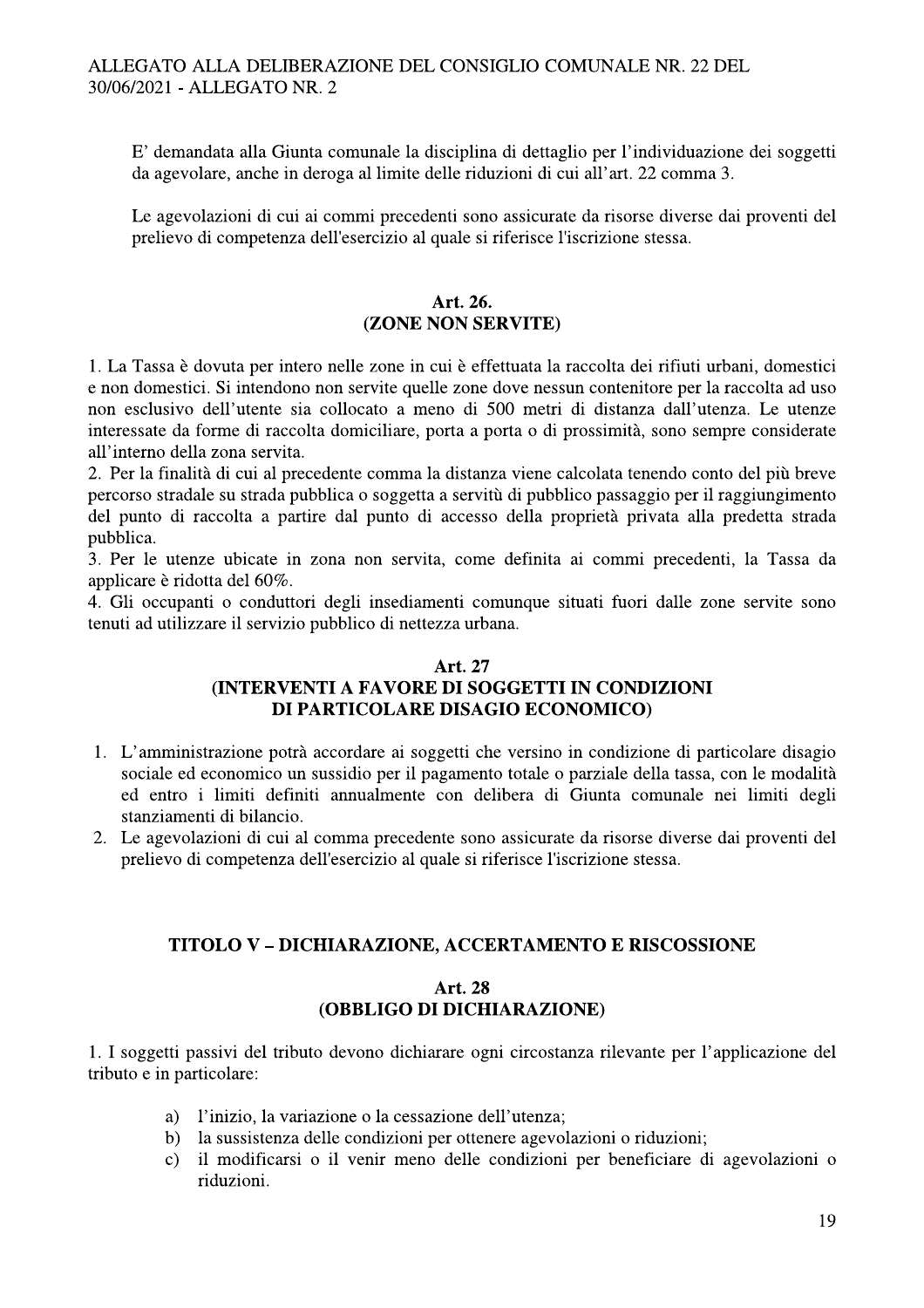Le variazioni relative alle modifiche di composizione del nucleo familiare dei soggetti residenti per le utenze domestiche sono acquisite direttamente dall'Ufficio Anagrafe. I non residenti dovranno comunicare le eventuali variazioni del numero componenti il proprio nucleo familiare entro i termini previsti dall'art. 29 del presente regolamento.

2. La dichiarazione deve essere presentata dai soggetti passivi del tributo indicati all'art. 6 del presente Regolamento.

3. Se i soggetti di cui al comma precedente non vi ottemperano, l'obbligo di dichiarazione deve essere adempiuto dagli eventuali altri occupanti, detentori o possessori, con vincolo di solidarietà. La dichiarazione presentata da uno dei coobbligati ha effetto anche per gli altri.

## Art. 29 (CONTENUTO E PRESENTAZIONE DELLA DICHIARAZIONE)

1. I soggetti passivi dei tributi presentano la dichiarazione entro il termine del 30 Giugno dell'anno successivo alla data di inizio del possesso o della detenzione dei locali e delle aree assoggettabili al tributo. Nel caso di occupazione in comune di un'unità immobiliare, la dichiarazione può essere presentata anche da uno solo degli occupanti, utilizzando gli appositi moduli predisposti dal comune e messi a disposizione degli interessati.

2. Ai fini della dichiarazione relativa alla TARI, restano ferme le superfici dichiarate o accertate ai fini del Tributo Comunale sui Rifiuti e sui Servizi (TARES) di cui al D.L. n.201/2011 art.14, o della tassa per lo smaltimento dei rifiuti solidi urbani di cui al decreto legislativo 15 novembre 1993, n. 507 (TARSU).

3. La dichiarazione ha effetto anche per gli anni successivi qualora non si verifichino modificazioni dei dati dichiarati da cui consegua un diverso ammontare del tributo. In caso contrario la dichiarazione di variazione o cessazione va presentata entro il termine di cui al primo comma. Nel caso di pluralità di immobili posseduti, occupati o detenuti la dichiarazione deve riguardare solo quelli per i quali si è verificato l'obbligo dichiarativo.

4. La dichiarazione, originaria, di variazione o cessazione, relativa alle utenze domestiche deve contenere:

- per le utenze di soggetti residenti, i dati identificativi (dati anagrafici, residenza, a) codice fiscale) dell'intestatario della scheda famiglia;
- per le utenze di soggetti non residenti, i dati identificativi del dichiarante (dati  $b)$ anagrafici, residenza, codice fiscale);
- l'ubicazione, specificando anche il numero civico e se esistente il numero  $\mathbf{c}$ ) dell'interno, e i dati catastali dei locali e delle aree, nonché i dati del proprietario/i dello stesso:
- la superficie e la destinazione d'uso dei locali e delle aree;  $\mathbf{d}$
- la data in cui ha avuto inizio l'occupazione o la conduzione, o in cui è intervenuta la  $e)$ variazione o cessazione: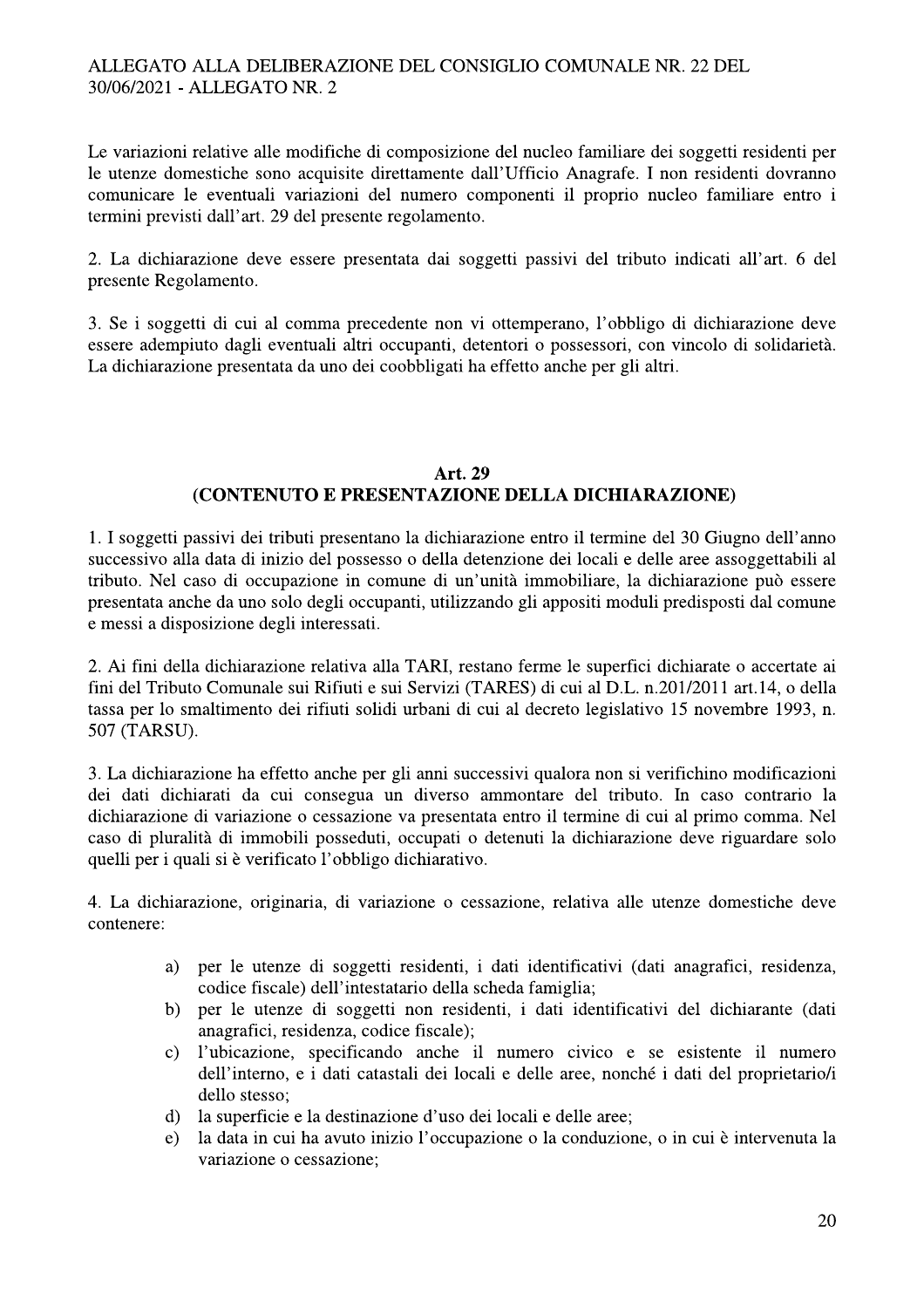$f$ a pena di decadenza, la sussistenza dei presupposti per la fruizione di riduzioni o agevolazioni.

5. La dichiarazione, originaria, di variazione o cessazione, relativa alle utenze non domestiche deve contenere:

- i dati identificativi del soggetto passivo (ragione e scopo sociale o istituzionale a) dell'impresa, società, ente, istituto, associazione ecc., codice fiscale, partita I.V.A., codice ATECO dell'attività, sede legale);
- b) i dati identificativi del legale rappresentante o responsabile (dati anagrafici, residenza, codice fiscale);
- l'ubicazione, la superficie, la destinazione d'uso e dati catastali dei locali e delle aree  $c)$ nonché i dati del proprietario/i dello stesso;
- $\mathbf{d}$ la data in cui ha avuto inizio l'occupazione o la conduzione, o in cui è intervenuta la variazione o cessazione;
- a pena di decadenza, la sussistenza dei presupposti per la fruizione di riduzioni o  $e)$ agevolazioni.

La dichiarazione, sottoscritta dal dichiarante, è presentata direttamente al Comune, oppure 6. può essere inoltrata allo stesso:

- a) attraverso il servizio postale
- b) via fax
- c) in allegato a messaggio di posta elettronica certificata

Nei casi di trasmissione previsti dai precedenti punti a), b), c), fa fede la data di invio.

7. Gli uffici comunali, in occasione di richiesta di residenza, rilascio di licenze, autorizzazioni o concessioni, devono invitare il contribuente a presentare la dichiarazione nel termine previsto, fermo restando l'obbligo del contribuente di presentare la dichiarazione anche in assenza di detto invito.

#### Art. 30 (POTERI DEL COMUNE)

1. Il comune designa il funzionario responsabile del tributo comunale a cui sono attribuiti tutti i poteri per l'esercizio di ogni attività organizzativa e gestionale, compreso quello di sottoscrivere i provvedimenti afferenti a tali attività, nonché la rappresentanza in giudizio per le controversie relative al tributo stesso.

2. Ai fini della verifica del corretto assolvimento degli obblighi tributari, il funzionario responsabile può inviare questionari al contribuente, richiedere dati e notizie a uffici pubblici ovvero a enti di gestione di servizi pubblici, in esenzione da spese e diritti, e disporre l'accesso ai locali ed aree assoggettabili a tributo, mediante personale debitamente autorizzato e con preavviso di almeno sette giorni.

Tali adempimenti possono essere affidati al gestore del tributo nei modi di legge.

3. In caso di mancata collaborazione del contribuente od altro impedimento alla diretta rilevazione, l'accertamento può essere effettuato in base a presunzioni semplici di cui all'art. 2729 c.c.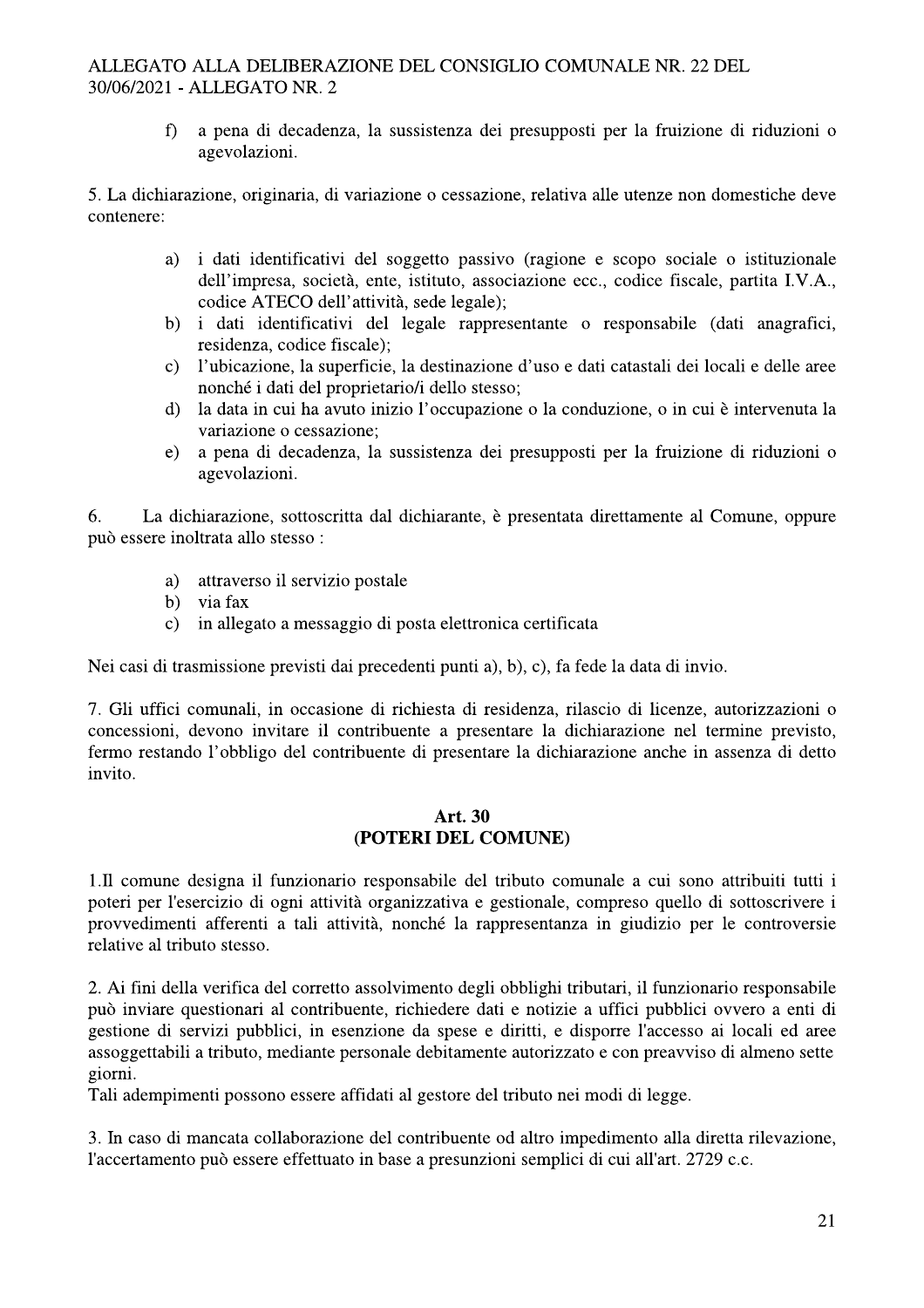4. Ai fini dell'attività di accertamento, il comune, per le unità immobiliari a destinazione ordinaria iscritte o iscrivibili nel catasto edilizio urbano, può considerare, sino all'attivazione delle procedure di allineamento tra dati catastali e i dati relativi alla toponomastica e la numerazione civica interna ed esterna, come superficie assoggettabile al tributo quella pari all'80 per cento della superficie catastale determinata secondo i criteri stabiliti dal regolamento di cui al decreto del Presidente della Repubblica 23 marzo 1998, n. 138.

#### Art. 31 (ACCERTAMENTO)

1. L'omessa o l'infedele presentazione della dichiarazione è accertata notificando al soggetto passivo, anche a mezzo raccomandata A.R. inviata direttamente dal Comune, a pena di decadenza entro il 31 dicembre del quinto anno successivo a quello in cui la dichiarazione è stata o avrebbe dovuto essere presentata, avviso di accertamento d'ufficio o in rettifica.

2. L'avviso di accertamento specifica le ragioni dell'atto e indica distintamente le somme dovute per tributo TARI, tributo provinciale, sanzioni, interessi di mora, e spese di notifica, da entro sessanta giorni dalla ricezione, e contiene l'avvertenza che, in caso di inadempimento, si procederà alla riscossione coattiva con aggravio delle spese di riscossione e degli ulteriori interessi di mora.

3. Gli accertamenti divenuti definitivi valgono come dichiarazione per le annualità successive all'intervenuta definitività.

#### Art. 32 (SANZIONI)

1. In caso di omessa presentazione della dichiarazione, anche relativamente ad uno solo degli immobili posseduti, occupati o detenuti, si applica la sanzione amministrativa dal cento al duecento per cento del tributo dovuto, con un minimo di 50 euro.

2. In caso di infedele dichiarazione si applica la sanzione amministrativa dal cinquanta al cento per cento del tributo non versato, con un minimo di 50 euro.

3. In caso di mancata, incompleta o infedele risposta al questionario di cui all'articolo 30, comma 2, entro il termine di sessanta giorni dalla notifica dello stesso, si applica la sanzione amministrativa da euro 100 a euro 500. La contestazione della violazione di cui al presente comma deve avvenire, a pena di decadenza, entro il 31 dicembre del quinto anno successivo a quello in cui è commessa la violazione.

4. Le sanzioni previste per l'omessa ovvero per l'infedele dichiarazione sono ridotte a un terzo se, entro il termine per ricorrere alle commissioni tributarie, interviene acquiescenza del contribuente con il pagamento del tributo, se dovuto, e della sanzione e degli interessi.

5. Si applica per quanto non specificamente disposto, la disciplina prevista per le sanzioni amministrative per la violazione di norme tributarie di cui al Decreto Legislativo 18 dicembre 1997, n.472.

#### Art. 33 (RISCOSSIONE)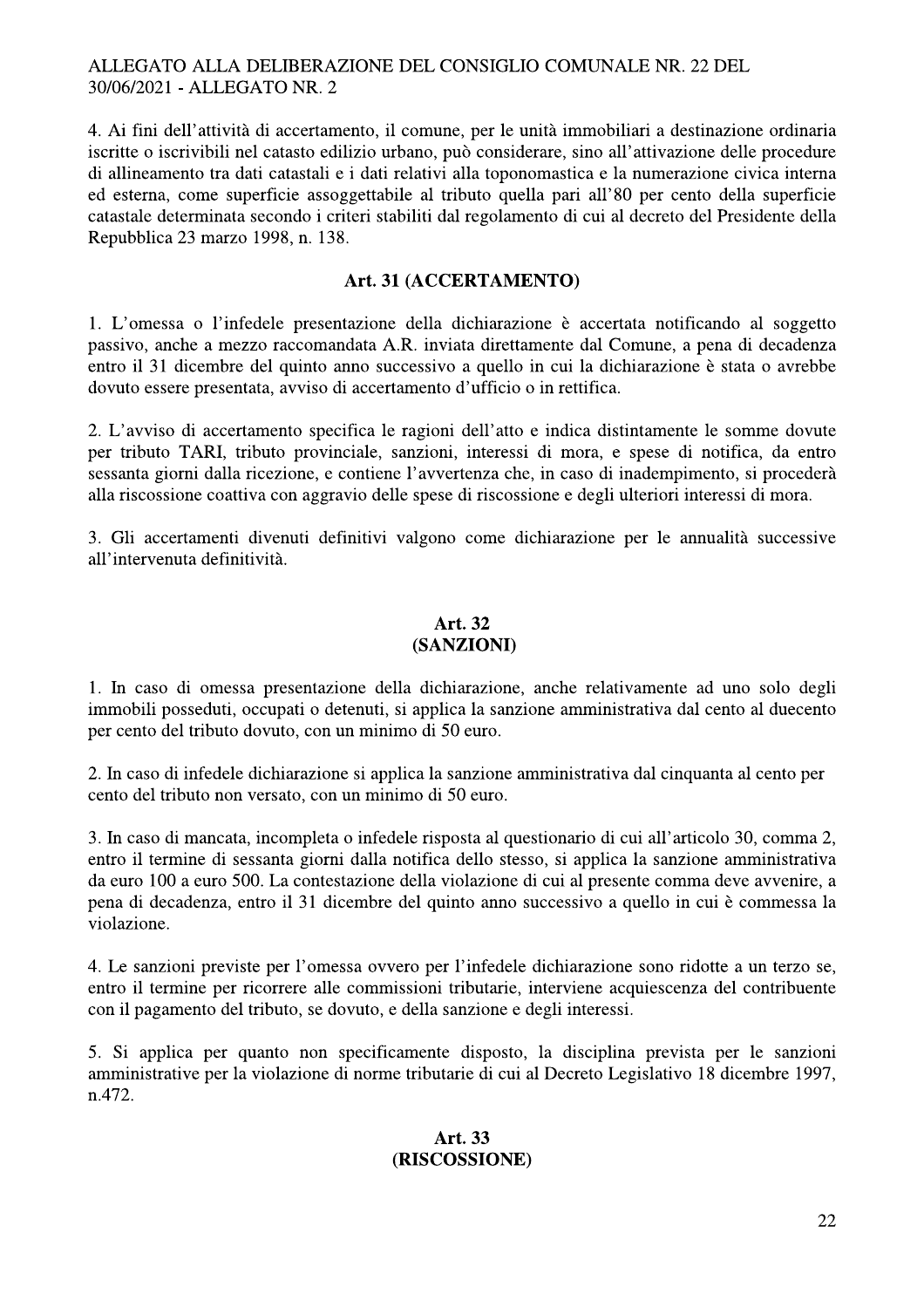1. Il Comune riscuote il tributo della componente TARI dovuto in base alle dichiarazioni, inviando ai contribuenti, anche tramite il soggetto gestore del servizio rifiuti, per posta semplice, gli inviti di pagamento con ogni specifica utenza.

2. Il comune stabilisce il numero e le scadenze di pagamento del tributo, consentendo di norma almeno due rate a scadenza semestrale e in modo anche differenziato con riferimento alla TARI.

3. Il numero delle rate per il pagamento della tassa, verrà stabilito annualmente con apposita deliberazione di Giunta Comunale. In caso di mancata deliberazione ed entro il termine previsto dalle norme statali per l'approvazione del bilancio di previsione, si intenderà applicabile il numero di rate dell'anno precedente.

4. È consentito il pagamento in unica soluzione entro il 16 giugno di ciascun anno, qualora almeno una delle rate per l'annualità di competenza, e' antecedente a tale data.

5. In assenza dell'approvazione delle tariffe, ed in base alla normativa vigente, la riscossione potrebbe essere posta in essere ricorrendo al meccanismo dell'acconto conguaglio ovvero liquidazione di una o più rate a titolo di acconto calcolato sulla base delle tariffe vigenti nell'anno precedente a quello di riferimento. Le rimanenti rate a titolo di saldo-conguaglio saranno calcolate sulla base delle tariffe definitivamente approvate per la tassa e per l'anno corrente.

6. Il tributo per l'anno di riferimento è versato al Comune mediante bollettino di conto corrente postale, ovvero tramite modello di pagamento unificato di cui all'articolo 17 del decreto legislativo 9 luglio 1997, n.241.

6. Al contribuente che non versi alle prescritte scadenze le somme indicate nell'invito di pagamento è notificato, anche a mezzo raccomandata A.R. e a pena di decadenza entro il 31 dicembre del quinto anno successivo all'anno per il quale il tributo è dovuto, avviso di accertamento per omesso o insufficiente pagamento. L'avviso indica le somme da versare in unica rata entro sessanta giorni dalla ricezione, con addebito delle spese di notifica, e contiene l'avvertenza che, in caso di inadempimento, si applicherà la sanzione per omesso pagamento di cui all'articolo 32, comma 1, oltre agli interessi di mora, e si procederà alla riscossione coattiva con aggravio delle spese di riscossione. La riscossione coattiva si opera nei modi di legge, anche attraverso l'ingiunzione fiscale di cui al R.D. 639/1910 o l'avviso di accertamento esecutivo di cui all'art. 1, comma 792, della Legge n. 160/2019.

#### Art. 34 (INTERESSI)

1. Gli interessi di mora, di rateazione e di rimborso sono computati nella misura definita nel regolamento generale delle entrate comunale.

2. Gli interessi sono calcolati con maturazione giorno per giorno con decorrenza dal giorno in cui sono divenuti esigibili.

#### Art. 35 (RIMBORSI)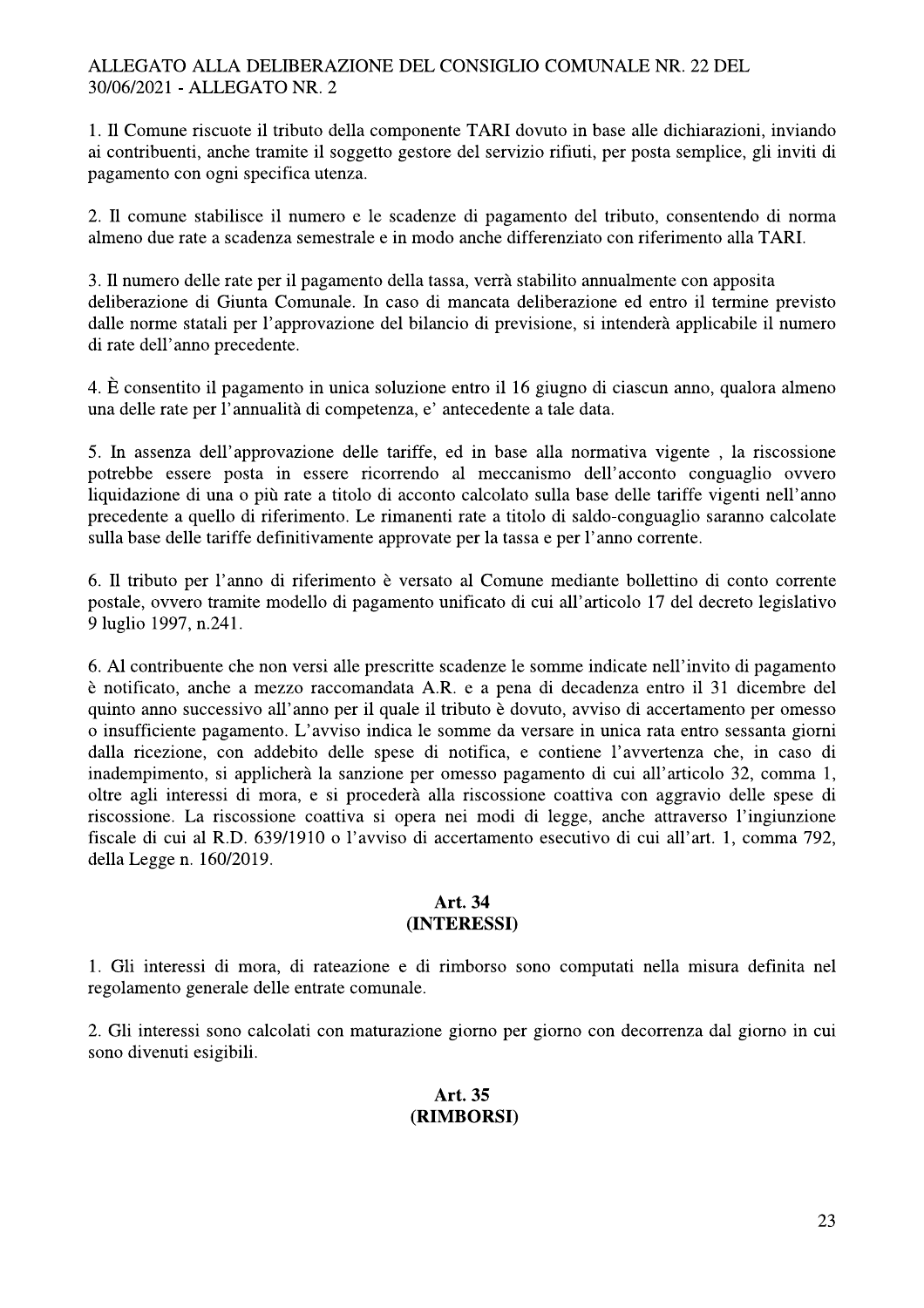1. Il rimborso delle somme versate e non dovute deve essere richiesto dal contribuente entro il termine di cinque anni dal giorno del versamento, ovvero da quello in cui è stato accertato il diritto alla restituzione.

2. Sulle somme rimborsate spettano gli interessi nella misura prevista dall'articolo 34, a decorrere dalla data dell'eseguito versamento.

#### Art. 36 (CONTENZIOSO)

1. Contro l'avviso di accertamento, il provvedimento che irroga le sanzioni, il provvedimento che respinge l'istanza di rimborso o nega l'applicazione di riduzioni o agevolazioni può essere proposto ricorso secondo le disposizioni di cui al Decreto Legislativo 31 dicembre 1992, n. 546, e successive modificazioni.

# **TITOLO VI - Disposizioni finali e transitorie**

#### Art. 37 (ENTRATA IN VIGORE E ABROGAZIONI)

1. Il presente regolamento, pubblicato nei modi di legge, entra in vigore il 1º gennaio 2014.

2. Ai sensi dell'articolo 1, comma 704, della Legge n. 147 del 27.12.2013 (legge di stabilità 2014) e smi, è abrogato l'articolo 14 (TARES) del decreto legge 6 dicembre 2011, n. 201, convertito, con modificazioni, dalla legge 22 dicembre 2011, n. 214, pertanto a partire dal 1º gennaio 2014, sono abrogate tutte le norme regolamentari in contrasto con il presente regolamento.

#### Art. 38 (CLAUSOLA DI ADEGUAMENTO)

1. Il presente regolamento si adegua automaticamente alle modificazioni della normativa nazionale e comunitaria, in particolare in materia di rifiuti e tributaria.

2. I richiami e le citazioni di norme contenuti nel presente regolamento si devono intendere fatti al testo vigente delle norme stesse.

#### Art. 39 (DISPOSIZIONI TRANSITORIE)

1. Le dichiarazioni già presentate o gli accertamenti già notificati ai fini delle previgenti forme di prelievo sui rifiuti conservano validità anche ai fini dell'entrata disciplinata dal presente regolamento, sempre che non siano intervenute modifiche rilevanti ai fini della determinazione di quanto dovuto.